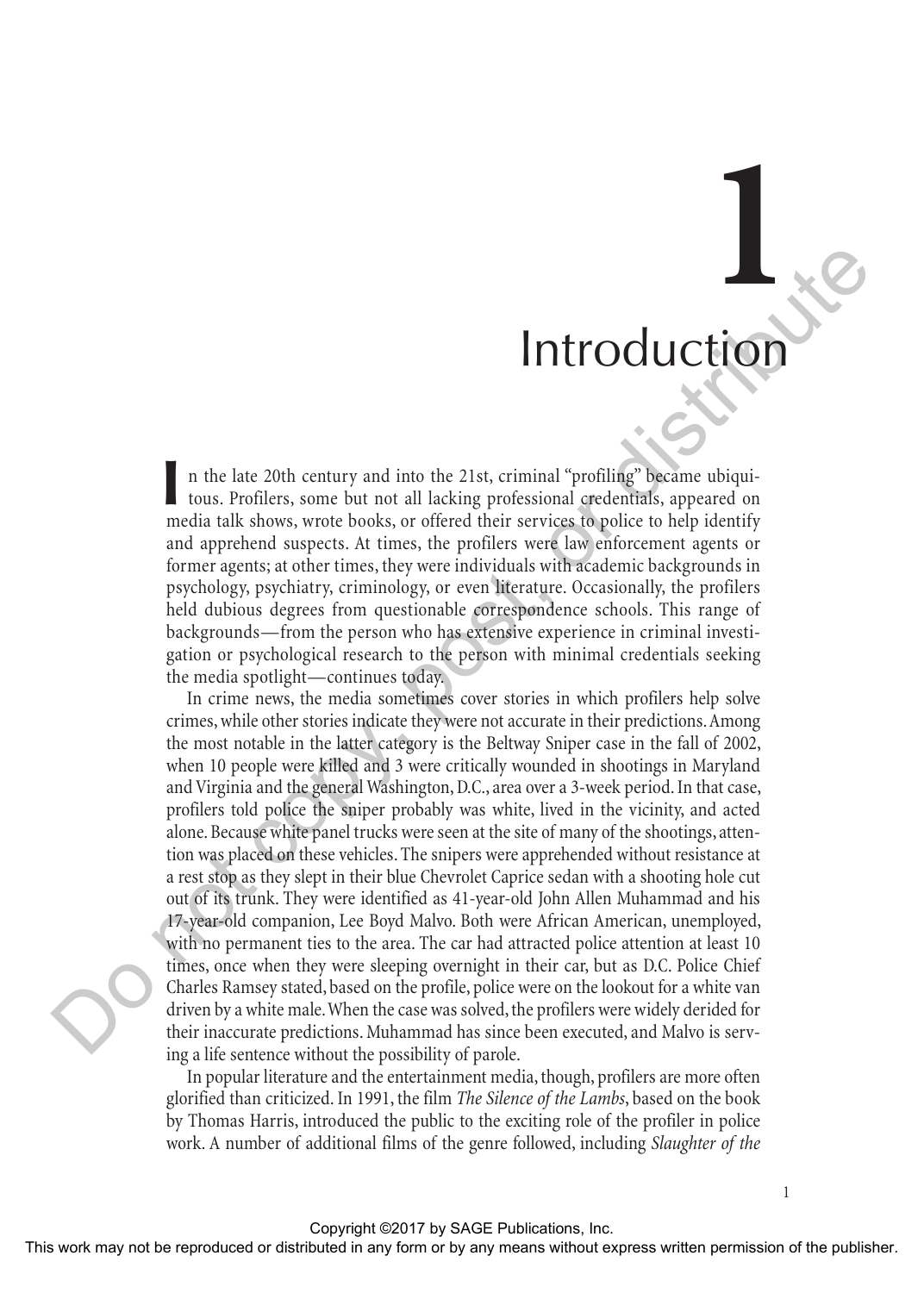*Innocents, When the Bough Breaks, The Bone Collector, Kiss the Girls, Se7en, Copycat, Postmortem, Resurrection, The Watcher, Murder by Numbers*, and television series such as *Prime Suspect, Criminal Minds, Cracker*, and *Profiler*. As noted by Canter, Alison, Alison, and Wentink (2004), information about profiling is most often disseminated in the form of popular books intended for a nontechnical and inexpert audience, rather than in peer-reviewed professional or scholarly journals. When loosely formulated and often unsubstantiated theories and methods are featured in movies and television shows, this is sometimes referred to as the "Hollywood effect" (Canter & Youngs, 2003). However, as one detective told researchers investigating the usefulness of profiling to law enforcement, "There is no Cracker" (Gekoski & Gray, 2011). In other words, the perfect profiler does not exist.

Nonetheless, crime shows and films typically extol the competence and worth of profilers. Their lives are often portrayed as charmed, frenetic, and/or controversial. They are witty and perceptive, occasionally gruff, and they sometimes skirt the law to gain access to information. Their cases are riveting, with no shortage of grisly detail, and these fictional profilers invariably solve them. "The resulting popular image of a profiler is a quasi-mythical being with special abilities and intuition that always help him to successfully target wanted criminals" (Bourque, LeBlanc, Utzschneider, & Wright, 2009, p. 15).

More controversial forms of profiling also have emerged. Specifically, law enforcement agents have sometimes used characteristics such as race, religion, or ethnicity to detain individuals who might fit the "profile" of a drug dealer or a terrorist. More recently, partly in response to criticisms about focusing on factors like race or ethnicity, law enforcement agents look for behavioral indicators. As just one illustration, some Transportation Safety Agents are now trained as "behavioral detection officers" who passively observe passengers in airports for signs of characteristics that deviate from those of the average passenger (U.S. Department of Homeland Security, 2008). We will discuss this again in Chapter 7. In addition, some criminologists maintain that they can identify a rapist profile, or a batterer profile, or a child sex abuser profile—and to some extent this is possible. That is as we shall cover in later chapters—rapists, batterers, and child sex abusers often (but not always) have characteristics in common. In more recent years, a form of profiling called geographic profiling has been gaining attention in the research literature as well as among law enforcement agencies worldwide. These various forms of profiling will be addressed in this book. The form of pointing the simulation in a mean controlled in a mean the reproduced in any form or better and the restore and the restore and the restore and the simulation of the restore and the simulation of the publisher

## Early Accounts of Profiling

Although profiling captured the public interest relatively recently, it actually has a long history, perhaps as far back as 500 years. According to Woodworth and Porter (1999), the documented history of profiling dates back to the publication of the *Malleus Maleficarum (The Hammer of Witches),* written during the late 1400s by two Dominican monks who were commissioned by the Catholic Church to produce a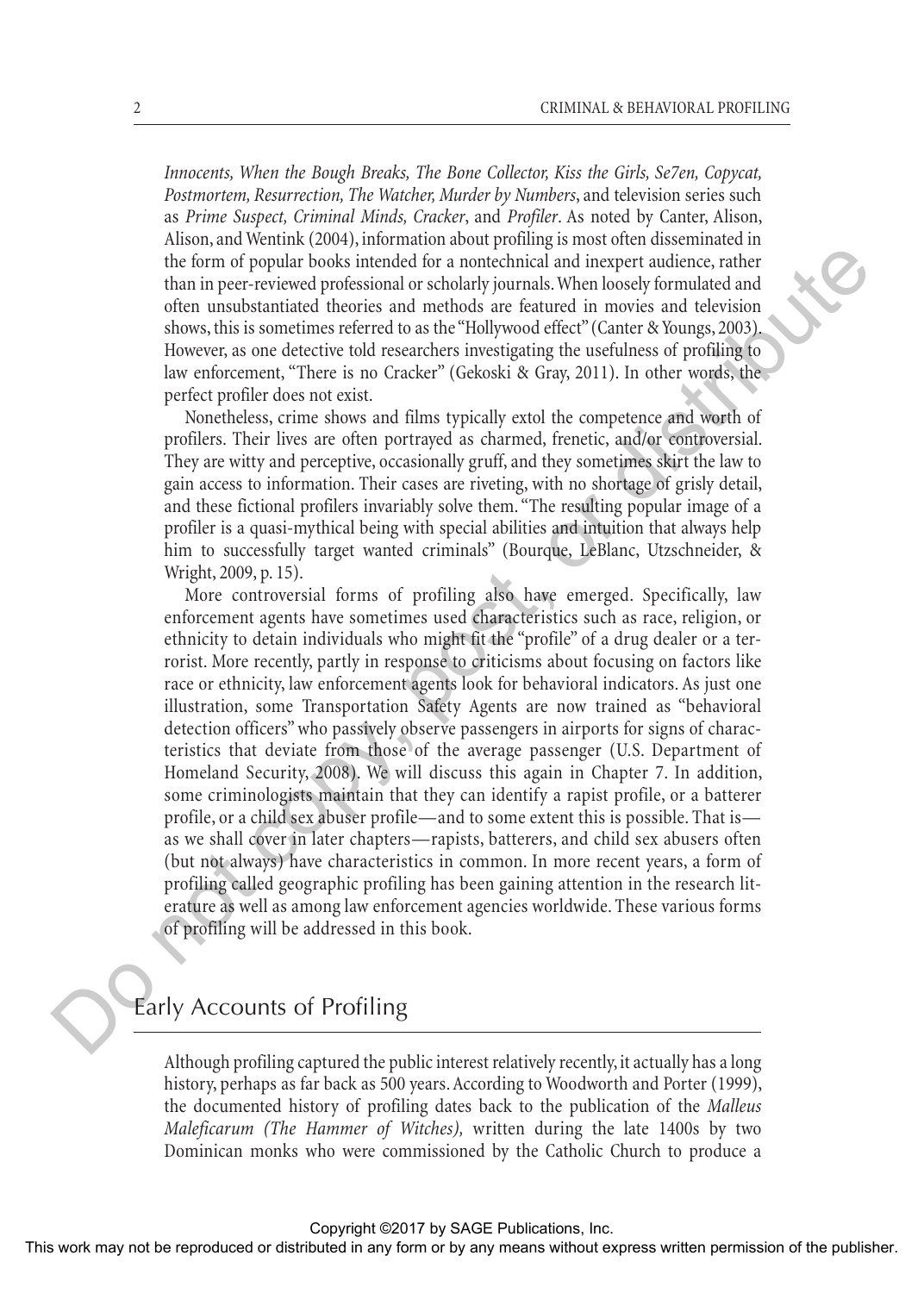document for the purpose of accurately identifying, interrogating, and eradicating witches. That text may represent the first systematic approach for "profiling" individuals who were supposedly guilty of horrific crimes, such as the killing of children and the torture of animals. The book, which was published in 28 editions between 1486 and 1600, became the handbook for witch hunters and inquisitors throughout medieval Europe. Witches were said to make diabolic compacts with evil, to be transported in the sky at night, to have sexual relations with the devil, and to stir up hailstorms, among other unusual and outrageous acts. To help identify witches, witch hunters were advised to look for persons who had visible marks (scars, moles, birthmarks) on their body, who chanted incantations over the sick, or used herbal remedies to alleviate suffering. The *Malleus Malificarum* also prescribed numerous methods of eliciting confessions, such as hanging suspected witches by their thumbs or placing them naked in cold cells with thumbscrews attached to their fingers.

Profilers today obviously do not take such drastic and primitive approaches. Quite possibly, the idea for *modern* profiling emerged from early literary works, including detective novels (Bourque et al., 2009). Bourque and his colleagues suggest that the first "profiler" may have appeared in Edgar Allan Poe's *The Murders in the Rue Morgue*, published in 1841. Poe created the fictional detective C. Auguste Dupin, a somewhat eccentric French police officer who pieced together clues based on newspaper reports and a single visit to the crime scene. Eventually, he solved the crime through the process of "ratiocination," meaning he was able to put himself into the mind of the criminal through rational thought and a vivid imagination. The character Dupin solved more crime mysteries in Poe's next two detective novels, *The Mystery of Marie Rogêt* (1842) and *The Purloined Letter* (1844). In addition, the fictional detective Sherlock Holmes, created by Sir Arthur Conan Doyle in 1887, consistently employed a form of criminal profiling in his intriguing search for the offender. Since then, the main characters in many detective or mystery novels engage in criminal profiling or seek profiling assistance. The form (160), the reproduced or distributed in any form or by any form or by any form or by any means with the response were also the publisher or the publisher. The publishers were also that the publishers were also to

In real life, and closer in time to the present, profiling can be traced back to Jack the Ripper, the serial killer who brutally murdered five prostitutes in separate incidents in London's East End in 1888. Although the case was never solved, the chief forensic pathologist, Dr. George Baxter Phillips, tried to help police investigators by inferring personality characteristics based on the nature of the wounds inflicted on the victims (Turvey, 2012). Phillips reconstructed various crime scenes and described the wounds of victims to gain a greater insight into the offender's psychological makeup. Phillips believed that an examination of the wound patterns of murder victims could provide clues about both the behavior and personality of the offender. That is, he noticed that the wounds were inflicted with considerable skill and knowledge, suggesting that the killer had a sophisticated understanding of human anatomy. "In particular, he was referring to the postmortem removal of . . . organs, and what he felt was the cleanliness and preciseness of the incisions involved" (Turvey, 2002, p. 10).

The profiling of *known* individuals—and not necessarily those suspected of crimes—is also not a new undertaking. For example, during World War II, an intelligence officer in the U.S. Office of Strategic Services (OSS) named William Langer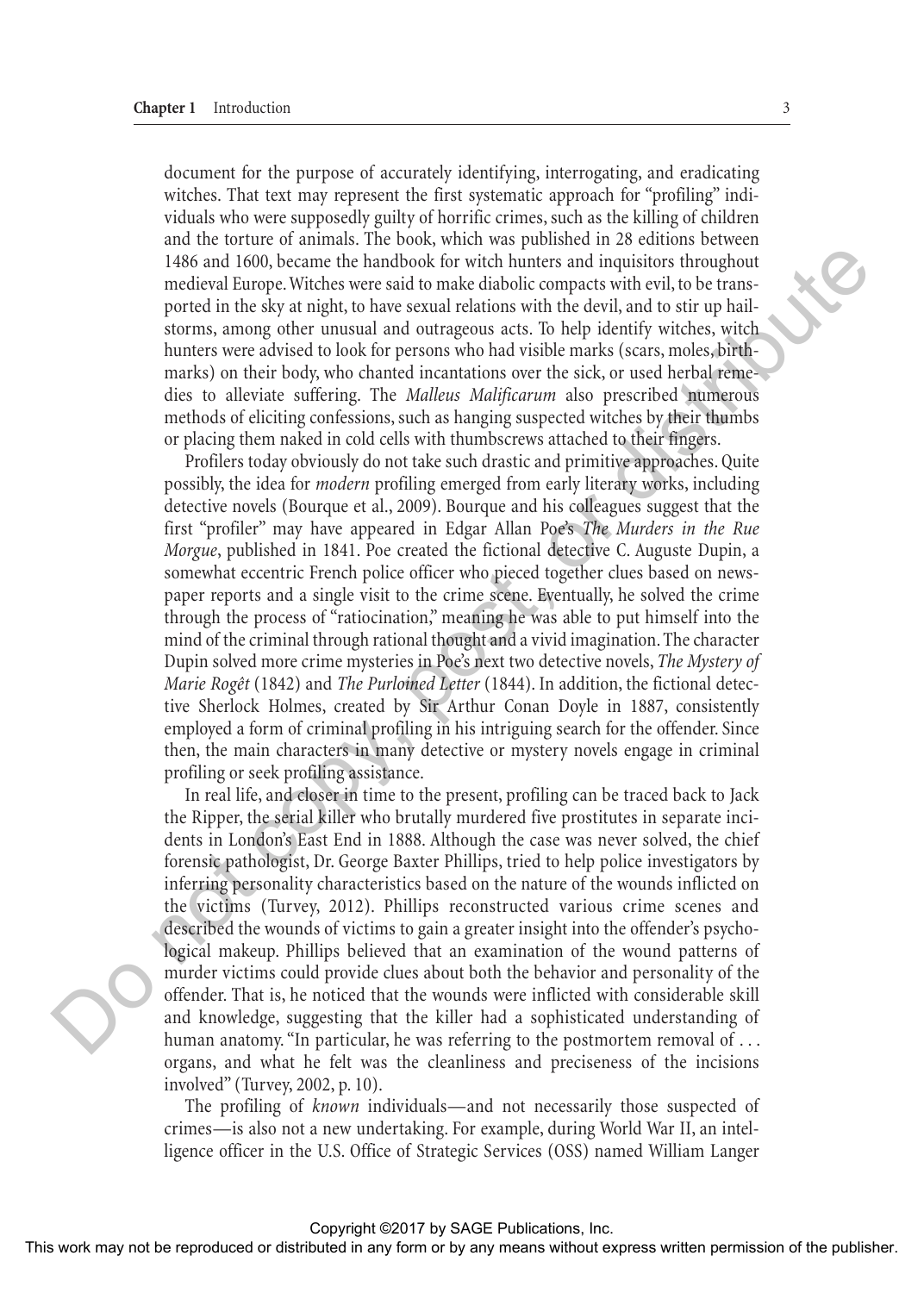created a profile of Adolf Hitler, based upon all material about Hitler he could assemble from various reports (Ault & Reese, 1980). This form of profiling will be discussed in Chapter 6.

# Origins of Modern Profiling

In the United States, profiling in its modern form was publicly acknowledged during a police manhunt in New York during the 1940s and 1950s, a hunt that ended with the arrest of George Metesky, called the "Mad Bomber." Metesky apparently planted about 47 homemade bombs during a 16-year reign of terror. Police at one point contacted Dr. James Brussel, a psychiatrist who offered clues to the possible identity of the bomber. There is debate over the extent to which Brussel's profile was actually helpful—one police officer indicated that the profile could fit most men within a certain age range but there is no debate that Brussel brought profiling to the forefront. As a result, he is often considered the "father of profiling" in the United States. Brussel also served as a consultant to the Behavioral Science Unit (BSU) of the FBI when it established its profiling unit in 1972. We discuss the history of the BSU in Chapter 2. In the present chapter, we cover the **Mad Bomber case** in some detail because of its historical significance, and also because Brussel's work illustrates both the benefits and the costs of crime scene profiling.

In England, interest in profiling soared in the mid-1980s, in two different directions. First, some psychologists, such as Paul Britton, began offering advice to police that was similar to that provided by James Brussel in the United States. Britton's star began to fade after he was involved in a very controversial undercover operation to persuade a suspect to confess to a brutal murder, which it was later learned the suspect did not commit. A judge freed the suspect, noted that profiling was far too unscientific to be admitted into criminal trials, and even questioned its use by police in investigating a crime. The case (*Regina v. Stagg, 1994*), along with the specific comments made by the judge, will be discussed in Chapter 9. In the other direction British profiling took, psychologist David Canter contributed to the investigation leading to the arrest of the railway rapists, John Duffy and David Mulcahy (Hicks & Sales, 2006). Canter's approach to profiling was more statistically oriented, and he eventually established the first university program in investigative psychology at the University of Liverpool in 1994—a center that continues today and is highlighted in Chapter 3. Origins of Modern Profiling<br>
In the relation is noten (some syndisky actoroide) calculated in<br>the results of control or by any means with the results of the relationship of<br>the representation of the publisher. And a produ

As you will see throughout this book, profiling can be regarded as both an art and a science. Some see it as a sham; others are guarded and cautious, but are willing to acknowledge its potential; still others are avidly supportive of its use. In recent years, particularly because profiling evidence is sometimes introduced in criminal and civil courts, there are more calls for careful research on profiling techniques. As we will note, the courts have set criteria for allowing the testimony of experts in court hearings and trials; profilers who want to testify—particularly if they are not law enforcement agents—must justify the scientific basis of their approach. However, many professional profilers are not prepared to reveal their methods, for fear of being criticized or copied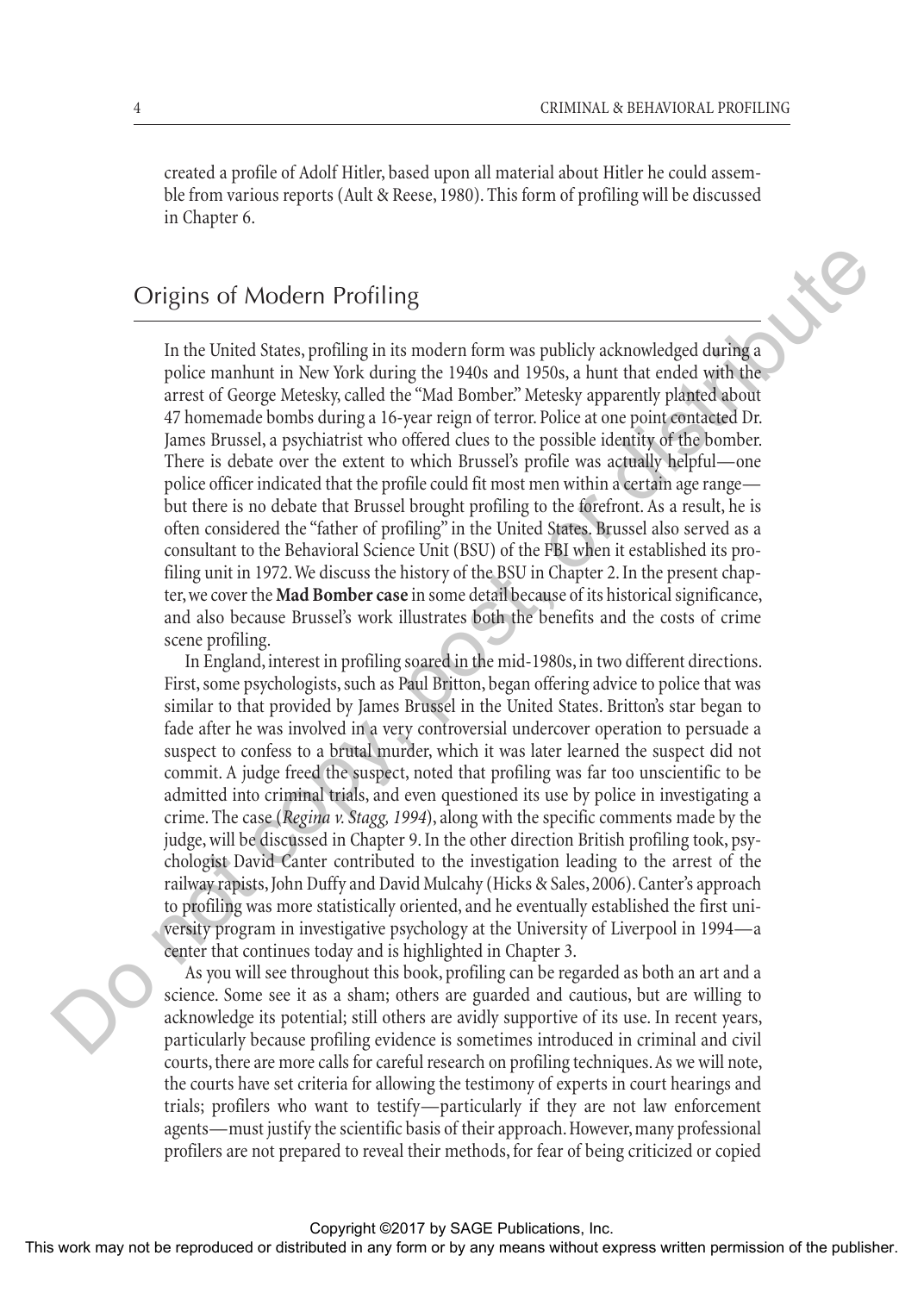(Hicks & Sales, 2006). James Brussel called his "method" his own private blend of science, intuition, and hope (Ramsland, 2009), and did not tell how he arrived at this blend. We turn now to a discussion of the case that brought Brussel considerable fame.

#### *THE MAD BOMBER CASE*

"Con Edison Crooks. This is for you."

So read the note attached to a bomb left on a windowsill in a toolbox at the Consolidated Edison Building in New York City in November 1940. The bomb consisted of a short brass pipe filled with gunpowder that police believed was from rifle bullets, but either by design or faulty technique, it did not detonate. The release, or triggering, mechanism contained sugar, which is linked with dry-cell batteries. Nearly a year later, a similar bomb was found lying in the street about four blocks from Con Ed headquarters. There was no note, and that crude bomb, which was wrapped in a red sock, also did not detonate. Neither bomb drew much attention, but New York detectives speculated that the person who made them probably was someone on the company payroll with easy access to the building—possibly a former employee who had been fired and harbored bitter resentment (Meagher, 1956). THE MAD BOMBER CASE<br>
"Con Likhoo Creeks, this is for you."<br>
So read the rest are studied to a boson be related to a non-barber 1980. The boson behavior<br>Considered alone and the rest are the rest and the publisher. The stu

After the United States entered World War II in December of 1941, police received a letter from the bomber. He wrote that he would no longer make bombs for the duration of the war, indicating that his patriotic feelings led him to stop temporarily. However, once the war had ended, the bomber sent a letter that said, "I WILL BRING THE CON EDISON TO JUSTICE—THEY WILL PAY FOR THEIR DASTARDLY DEEDS . . . F. P." It would later be revealed that these initials stood for "fair play."

During his hiatus, however, the bomber continued to send letters and postcards to the police, newspapers, theaters, hotels, private citizens, and Con Edison executives, many letters containing the words and phrases "dastardly deeds" or "acts" and signed with the initials F. P. (See Focus 1.1 for a discussion of the relationship between the bomber and New York newspapers.)

The gunpowder-filled pipe bombs began to reappear in 1951, the first one detonating in Grand Central Terminal. Some bombs were discovered before they detonated, others did not detonate, and some detonated but caused no injuries. The Grand Central bomb was followed by other bombs at Con Ed, the Paramount Theatre, subway stations, Radio City Music Hall, telephone booths, and other theaters. The first injury occurred in December of 1952, when a bomb exploded at the Lexington Theatre (Greenburg, 2011). In 1953, the bomber placed bombs at Radio City Music Hall, Penn Station and Grand Central Station, and the Capitol Theatre. Three more bombs were placed in 1954, and another in 1955.

Altogether, over his 16-year history, the bomber had targeted numerous locations, including the New York Public Library, Radio City Music Hall, Macy's, the Port Authority Bus Terminal, train stations, and several phone booths (Greenburg, 2011). The seemingly random placement of the bombs was baffling to the police, who concluded that the bomber was probably an eccentric and possibly "mad." Hence, the perpetrator was soon dubbed the "Mad Bomber of New York City."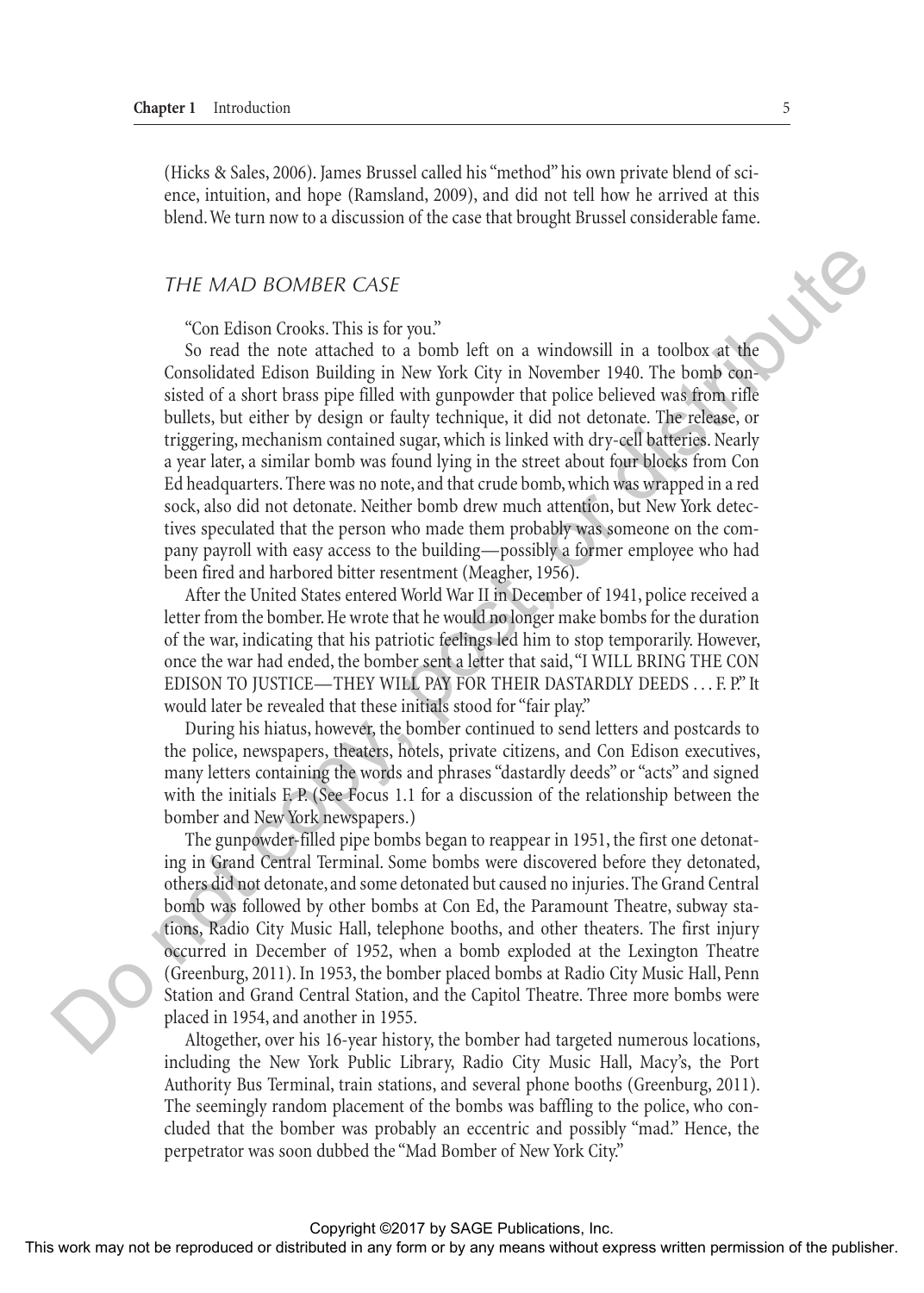## Focus 1.1

#### Metesky and the Media

An interesting aspect of the "Mad Bomber" case was Metesky's relationship with the news media. During his bombing spree period, he wrote to the *New York Herald Tribune,* the *Journal American,* and the *New York Times,* warning that he planned to continue planting bombs until justice was done. The writing appeared to be fairly literate, and it was always in heavy pencil in printed letters. The letters G and Y were rather peculiar, and the detectives thought that this indicated the person was educated in a European country (Meagher, 1956). Sometimes, the bomber would send notes that were created from pasted block letters from newspapers or magazines rather than hand printed.

The *Journal American* in particular established an ongoing correspondence with the bomber. The newspaper agreed to publish his letters and even promised to investigate his injury case against Con Edison (Considine, 1957). The *Journal American* kept this promise, as Greenburg (2011) noted: Within hours of his arrest, the paper retained the services of a prominent attorney to represent him in his compensation claim. After his capture, Metesky revealed that he had come very close to walking into the *Journal American* editorial office to get some "first-hand advice" (Considine, 1957, p. 25). He told investigators that he appreciated what the newspaper had done for him and said, "I felt I had to talk to someone" (p. 25).

After the bomber was captured, many credited the *Journal American* with helping solve the case. On the other hand, media scholars and critics have argued that the press in the Mad Bomber case often skirted ethical boundaries and allowed itself to be manipulated by Metesky. Greenburg (2011) notes that the newspaper took full advantage of the acclaim it received; its representatives allowed themselves to be interviewed, and the paper published virtually every accolade that came across its editorial desks.

Greenburg (2011) has written an extensive and well-documented account of the years of terror inflicted on New York by the bomber. The unpredictable appearance of the bombs produced intense public anxiety and taxed the resources of the New York City Police Department. When bombs were found under seats of movie theaters, parents understandably began to forbid their children to attend movies. Often, the bomb placements were accompanied by warning phone calls to police or the media, but the caller did not provide an exact location of the bomb. Some bombs were timed to detonate precisely at the start of rush hour (Greenburg, 2011). No one died from bombs that detonated, but many were injured, some seriously. An interaction any form or by an interaction or distributed in any form or by any form or by any form or by any form or by any form or by any form or by any form or by any form or by any form or by any form or by any form

The police were quite certain that the bomber had been in the armed service because the postwar bombs were of semi-military design. Furthermore, they identified and investigated 9,750 persons with a history of mental illness in the New York metropolitan area, focusing on those with mechanical skills, such as toolmakers, machinists, electricians, and plumbers. The police even believed that they had identified a time pattern in that the bombs had been planted within 3 days of a full moon. This hypothesis led some detectives to refer to the bomber as a "mooner" or "the moon bomber." At

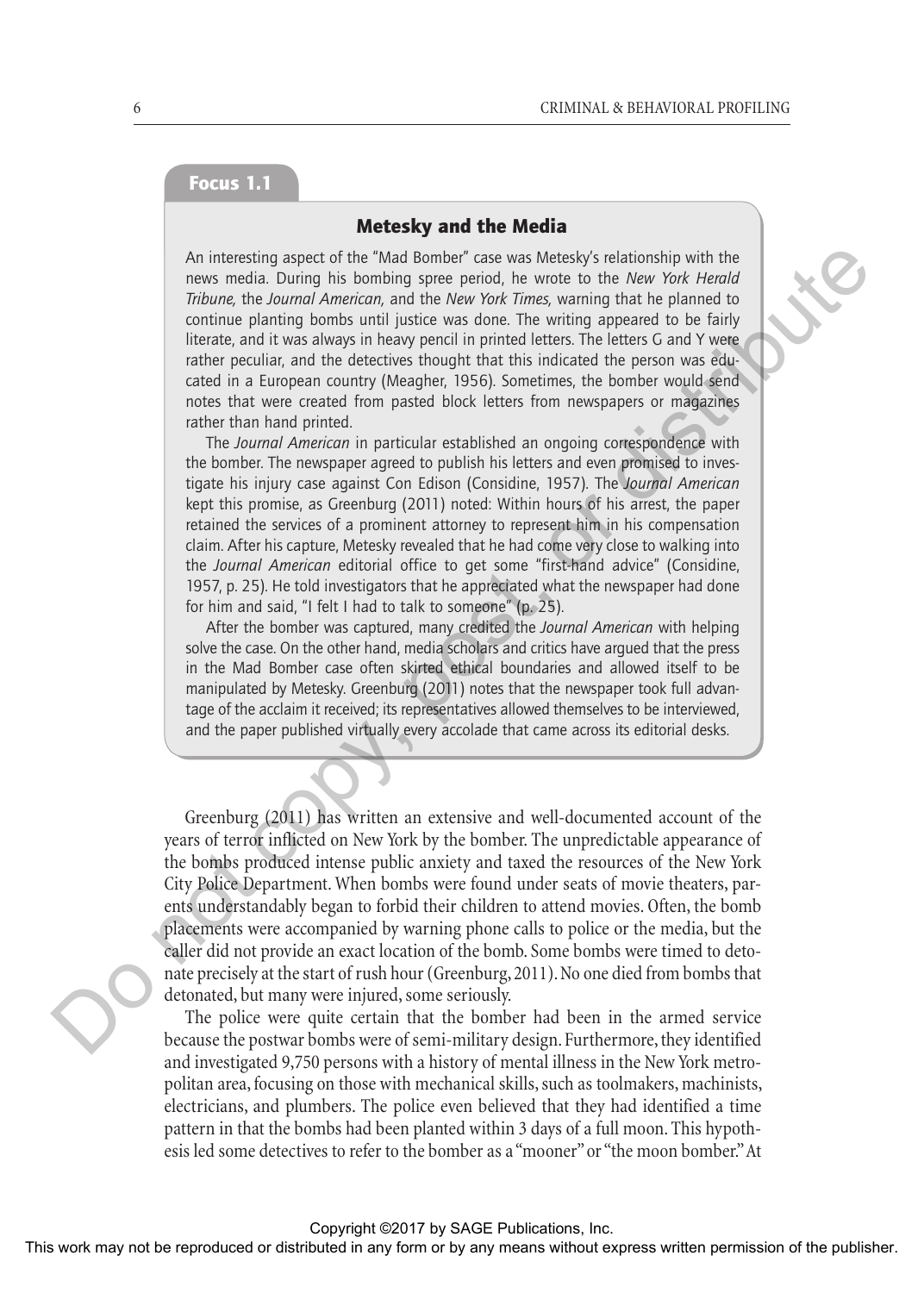one point during the investigation, a person was arrested as a suspect and was sent to Bellevue Hospital for psychiatric evaluation; during his 37-day evaluation period, another bomb was placed, and authorities realized they had arrested the wrong man.

In December 1956, after a bomb went off under a seat in the Paramount Movie Theatre in Brooklyn, New York Police Commissioner Stephen P. Kennedy ordered the department to undertake the greatest manhunt in the history of the department ("Suspect Is Held as 'Mad Bomber,'" 1957). Note that by that time, numerous bombs had been placed, many had exploded, and some had caused injuries. The New York Bomb Investigation Unit, the Police Bureau of Technical Service, handwriting experts, fingerprint technicians, demolition engineers, and machinists all worked on the case. A reward of \$26,000 was offered for the apprehension of the mysterious "F. P." by the Board of Estimate and the Patrolmen's Benevolent Association.

Interestingly, police investigators had apparently contacted several psychiatrists and possibly psychologists during their 16-year search for the bomber. However, none of their names was revealed to the press except for that of Dr. James A. Brussel, Assistant Commissioner of the New York State Department of Mental Hygiene. By all accounts, Brussel offered the most interesting and perhaps the most comprehensive "profile" of the bomber during the investigation. He was given access to the bomber's postcards and every scrap of information police considered significant to the investigation, including crime scene photographs. Brussel then provided an oral profile within hours of reviewing the information. The profile was eventually published in the *New York Times* on Christmas Day, 1956: Theats it is broaden by both behavior and the relation controlled in any means in Euclidean Computer to the reproduced in any means when the relation of the relation of the relation of the relation of the relation of the

Single man, between 40 and 50 years old, introvert. Unsocial but not anti-social. Skilled mechanic. Cunning. Neat with tools. Egotistical of mechanical skill. Contemptuous of other people. Resentful of criticism of his work but probably conceals resentment. Moral. Honest. [Not] interested in women. High school graduate. Expert in civil or military ordnance. Religious. Might flare up violent at work when criticized. Possible motive: discharge or reprimand. Feels superior to critics. Resentment keeps growing. Present or former Consolidated Edison worker. Probably case of progressive paranoia. (quoted in Meagher, 1956, p. 31)

In his memoirs, *Casebook of a Crime Psychiatrist*, Brussel (1968) refers to the profile quoted above and stated it included his essential and major predictions (p. 47). The profile really did not add much information beyond what the police detectives had theorized or already knew, but to some extent it validated their suspicions. The police had surmised, long before consulting Brussel, that the bomber had a grudge against Con Ed, and they strongly suspected he was either a current or past employee of the utility company.

A different version of the profile appeared in newspapers across the country a week later, in January 1957, shortly before the bomber was captured:

He believes he has a pact with God to right some wrong done to him by the Consolidated Edison Company, the first victim of his bombing attempts 16 years ago. He feels he is persecuted and has no qualms or conscience about destroying lives or property in "getting back" at instituted authorities who have "done him wrong." (Winship, 1957, p. 9)

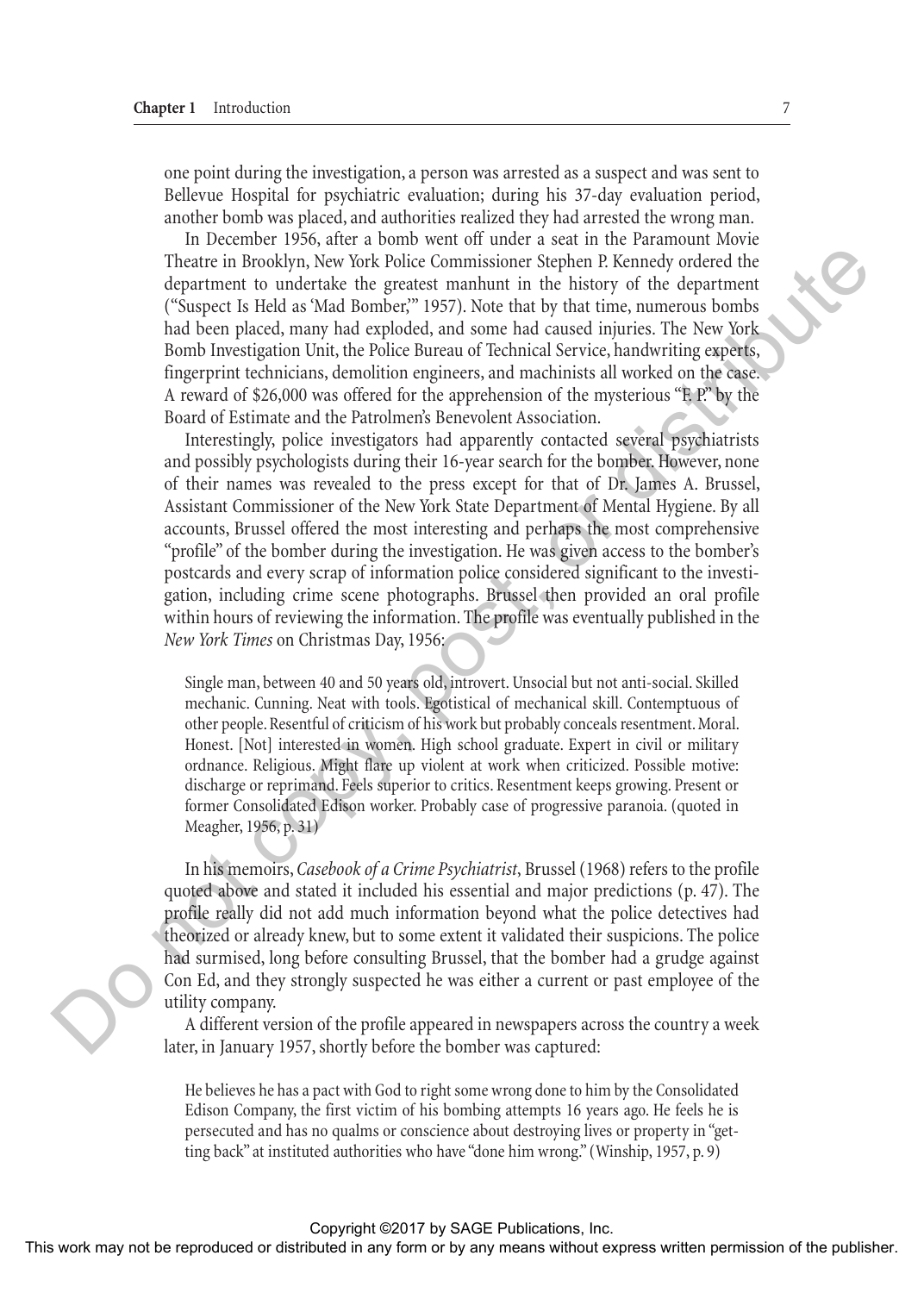On that same date, the Associated Press (Winship, 1957) further reported that Dr. Brussel believed the bomber was of German descent and might live in Manhattan's East Side "Yorkville" district. Brussel further thought he was a skilled mechanic and might have worked for Con Ed at some time during the 1930s. In addition, Brussel predicted that the bomber led the life of a lone wolf and would probably have the appearance of a quiet, scholarly, middle-aged man.

Several weeks later, 53-year-old George Metesky was arrested in Waterbury, Connecticut. When detectives closed in on the three-family apartment house shortly after midnight, Metesky was in bed. As the police officers entered the house, they told a barely awake Metesky that they were investigating an accident. Metesky greeted them cordially (in his robe and pajamas) and said to the police, "You're looking for more than an accident," and then, "I guess it's because you suspect that I am the mad bomber" (quoted in Sheehan & Butler, 1957, p. 12). He smiled frequently and appeared to be in a state of high self-satisfaction at being captured. When the police ordered Metesky to get dressed, he reappeared wearing a double-breasted suit, buttoned. Photos of him



**Photo 1.1:** George Metesky, the "Mad Bomber," flashes a smile as he is led by police into the station in Waterbury, Connecticut, for booking.

surrounded by arresting officers show a bespectacled man smiling broadly (see Photo 1.1). It was only after extensive questioning through the night that Metesky eventually confessed. Due to the statute of limitations in effect at that time, he could only be charged with crimes that occurred from March 1952 forward (Greenburg, 2011).

After his arrest, details about Metesky's motivation for his 16-year bombing mission began to emerge. On September 5, 1931, he was working on a generator wiper at the company's plant when a broiler produced a blast of hot gases, knocking him to the ground. The hot gasses filled his lungs, causing serious and extensive lung damage. The accident left him disabled; after collecting 26 weeks of sick pay, he lost his job. Eventually, he developed a disabling case of pulmonary tuberculosis, which he believed was directly linked to the Con Ed accident. According to his two older sisters, he was in bed much of the time, coughing blood after the accident, and unable to eat. After

receiving hospital treatment for months, he was told he would have to go to Arizona for relief for his lungs, which he did. However, while in Arizona, financial support from his sisters and parents began to run out. He returned to Connecticut and sought monetary compensation from Con Ed for his injury. Unfortunately, his claim for workers' compensation was denied because he had waited too long to file it. Metesky was angry and resentful about the injury and the fact that he had never been justifiably compensated thus his habit of signing his notes F. P., for fair play.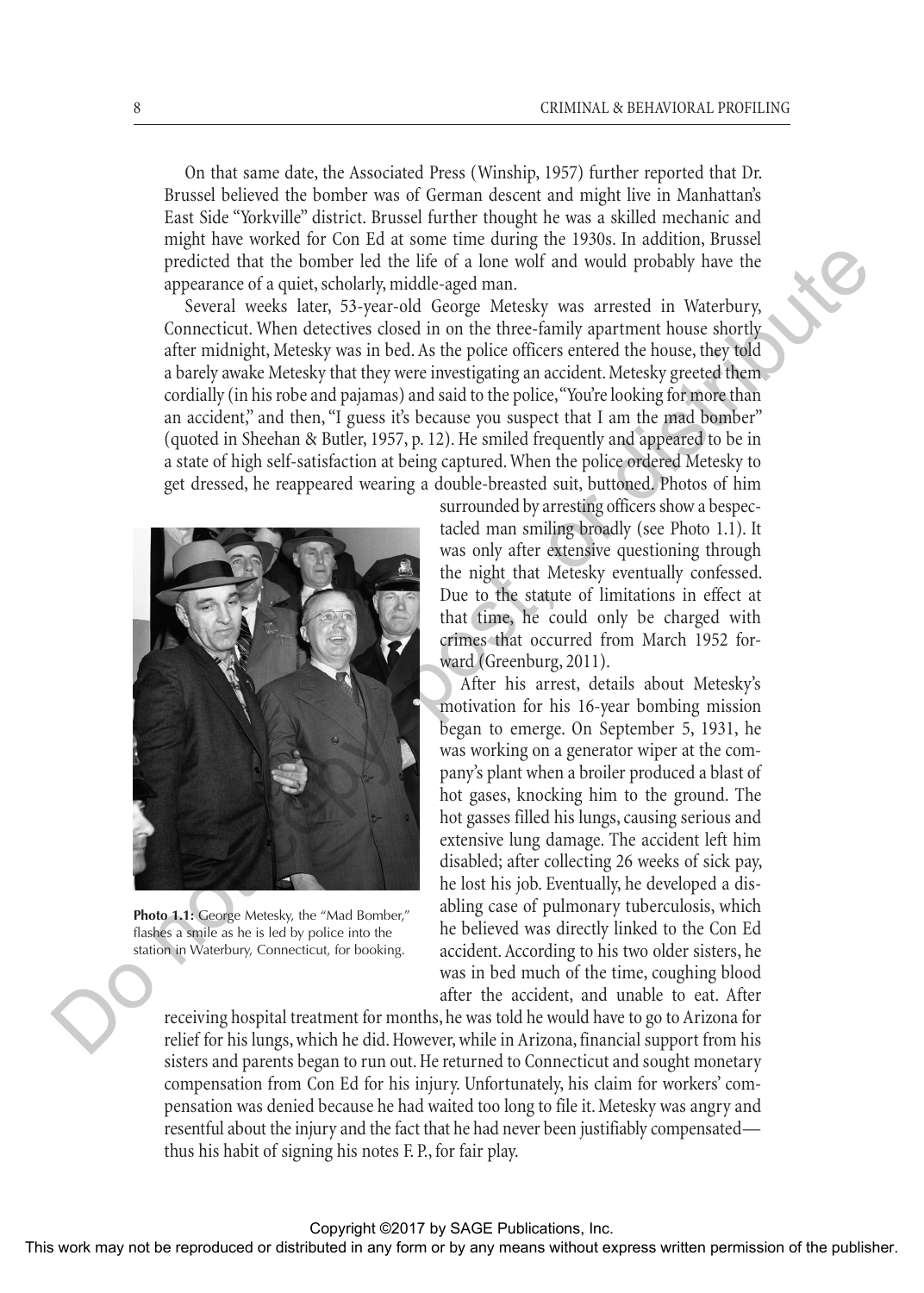Metesky was the youngest child and only son of Lithuanian immigrant parents. A resident of Waterbury, Connecticut, all his life, he lived with his unmarried sisters who supported him during his 20 years of unemployment. Additional background information revealed that Metesky did not complete high school, but did serve in the military as a Marine Corps specialist electrician at the United States Consulate in Shanghai (Berger, 1957). When he returned home, he worked as a machinist for a subsidiary of Con Ed for 2 years (1929–1931). Metesky was interested in women and had a steady girlfriend at the time of his arrest, but refused to name her. Although he considered himself a devout Catholic, he could not bring himself to confess his bombing "sins."

Interestingly, Metesky was never put on trial for the offenses. He was arraigned and then sent to Matteawan State Hospital for observation and assessment of whether he was competent to stand trial. Following this initial examination period, he returned to court where a judge in 1957 declared that he lacked the sufficient ability to understand the charges against him and help his attorney in his own defense—in other words, he was found incompetent to stand trial. Throughout these early court appearances, Metesky beamed and seemed to be enjoying the attention he was gaining in the press. Metesky remained at Matteawan, but his lawyers continually challenged the state's authority to keep him there (Greenburg, 2011). Approximately 15 years later, in the case *Jackson v. Indiana* (1972), the U.S. Supreme Court ruled that a defendant found incompetent to stand trial could not be committed to a mental hospital indefinitely unless he was making progress toward competency—"treat me or release me," Jackson had told his doctors. However, if he was considered dangerous to the public, an incompetent defendant could be committed to a mental institution under civil commitment laws. In the wake of the *Jackson* decision, doctors determined that Metesky was not dangerous, and apparently they could not demonstrate that he was making progress toward competency. He was released on December 13, 1973, having been institutionalized for about 16 years. He went back to Waterbury, Connecticut, and—defying all predictions based on his ill health—he lived another 20 years, dying at the age of 90. The repression of the relation of the relation or the behavior in the relation of the reproduced or distributed in a state of the response of the relationship of Case is the relationship of the relationship of the relatio

# *THE BRUSSEL LEGACY*

documented case in the United States where a criminal profile was sought by police investigators and widely reported in the news media. The public was fascinated with this new approach to crime investigation. Moreover, Dr. James Brussel became highly recognized as the first profiling expert in U.S. history and—as noted earlier—he is sometimes called the father of criminal profiling (Gladwell, 2009; Ramsland, 2009). But an examination of the profiles Brussel provided the police before Metesky's arrest do not closely fit the description of the man arrested. Brussel's original profiles—as printed in the newspapers during the 1950s—were often "Barnum-like" statements that could be descriptive of many men during the 1940s and 1950s. (See Focus 1.2 for illustrations of **Barnum statements**.) Moreover, large portions of the profiles provided by Brussel included much of the information the police had revealed to the news media during their extensive and widely publicized investigations. It is likely that Brussel himself had followed the news accounts.

We have described the Mad Bomber case in considerable detail because it was the first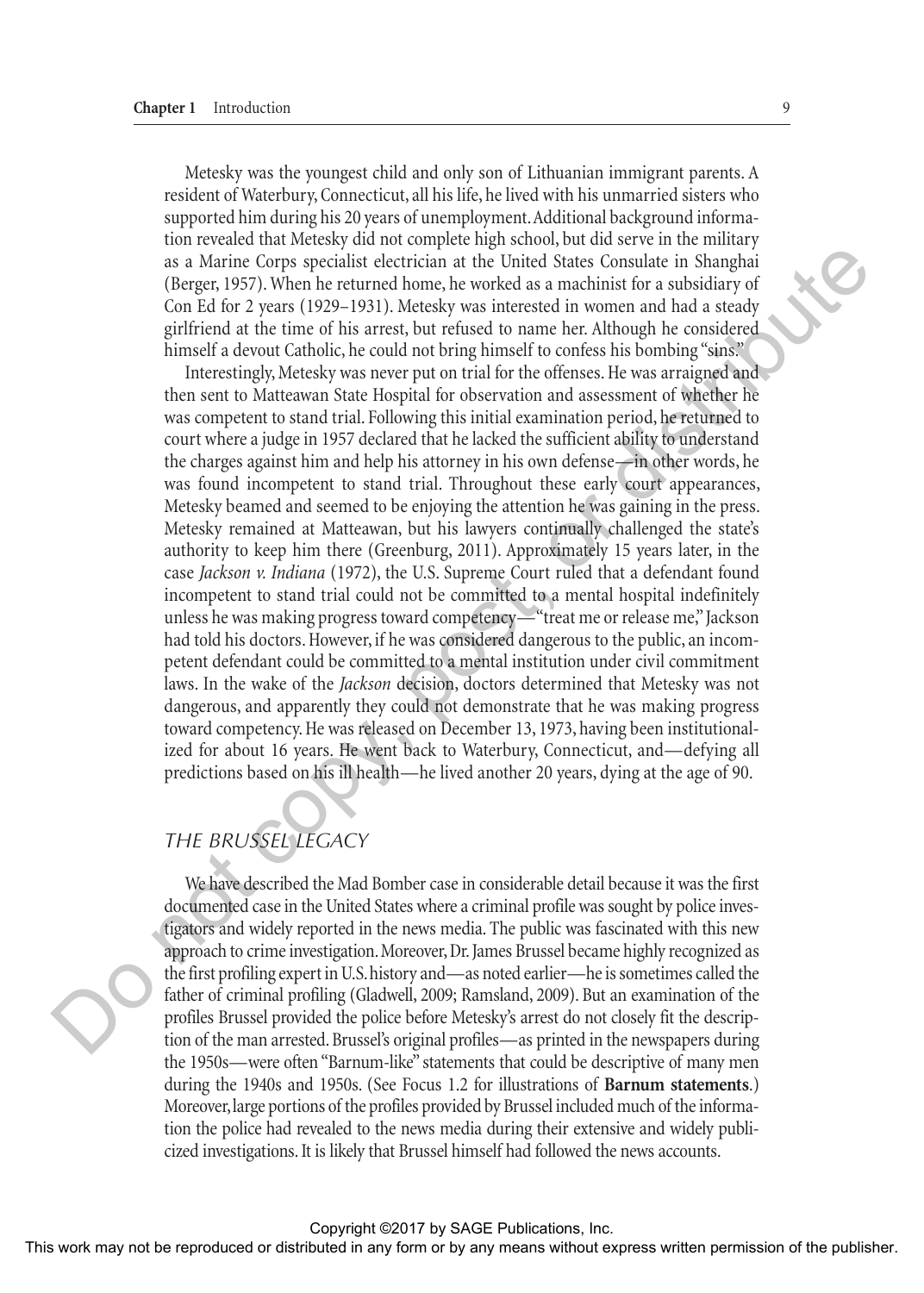## Focus 1.2

#### Barnum Statements

In social psychology, Barnum statements refer to very general terms or comments that could apply to many different people. The term is said to originate from a quote by the showman P. T. Barnum, who claimed with regard to his stage offerings, "We've got something for everyone." Given a list of Barnum-like statements, almost anyone would say, "Sure, that describes me well." Following are some examples:

- There are occasions when you do not make full use of your potential.
- You have a strong need to have other people like you.
- Disciplined and self-controlled outside, you tend to be worrisome and somewhat insecure inside.
- At times you will put things off, but you are generally compulsive about getting work done.
- You have found it unwise to be too frank in revealing yourself to others.
- You are relatively open-minded.
- You prefer a certain amount of change and variety, and you become dissatisfied when hemmed in by restrictions and limitations.

In addition, Brussel's profiles did not necessarily lead to the discovery of the bomber. As we shall see shortly, they missed the mark in many important aspects. One of the true heroes in this case was Alice G. Kelly, a filing clerk at Consolidated Edison, who was struck by phrases used in the letters to the *New York Journal American*. According to Greenburg (2011), Kelly had been instructed to review employment compensation cases at Con Ed labeled "troublesome." Other sources indicate that she did this on her own initiative ("Who Gets 'Mad Bomber' Reward?" 1957). Regardless, it is undisputed that she uncovered the dusty file of George P. Metesky, a machinist and electrician, who had been seriously injured at work at Con Ed in 1931. The file also contained his photographs, work record, and address, and letters with the phrases "injustices," and "take justice in my own hands." Greenburg reports that there was a scramble for the reward money when Metesky was arrested (even the *Journal American* sought some of the cash), but there was great sympathy for Kelly and her discovery. She, however, declined the reward on the grounds that she had only been doing her job. The could are expressed or the repression of the reproduced in any means which are a smaller than the response with the reproduced in the signal distributed in any means were considered in a smaller than  $\mu$ . The respons

Forensic literary scholar Donald Foster (2000) and noted author Malcolm Gladwell (2009) point out that the actual profiles Brussel gave the police during the Mad Bomber investigation were nothing like the one he described in his book, *Casebook of a Crime Psychiatrist* (1968). Brussel's *Casebook* reads like a detective novel, full of elaborate and embellished accounts of how he skillfully developed various profiles, including one of the Boston Strangler, another case in which he was involved and which will be discussed below. Interestingly, the profile that most writers and experts cite as being a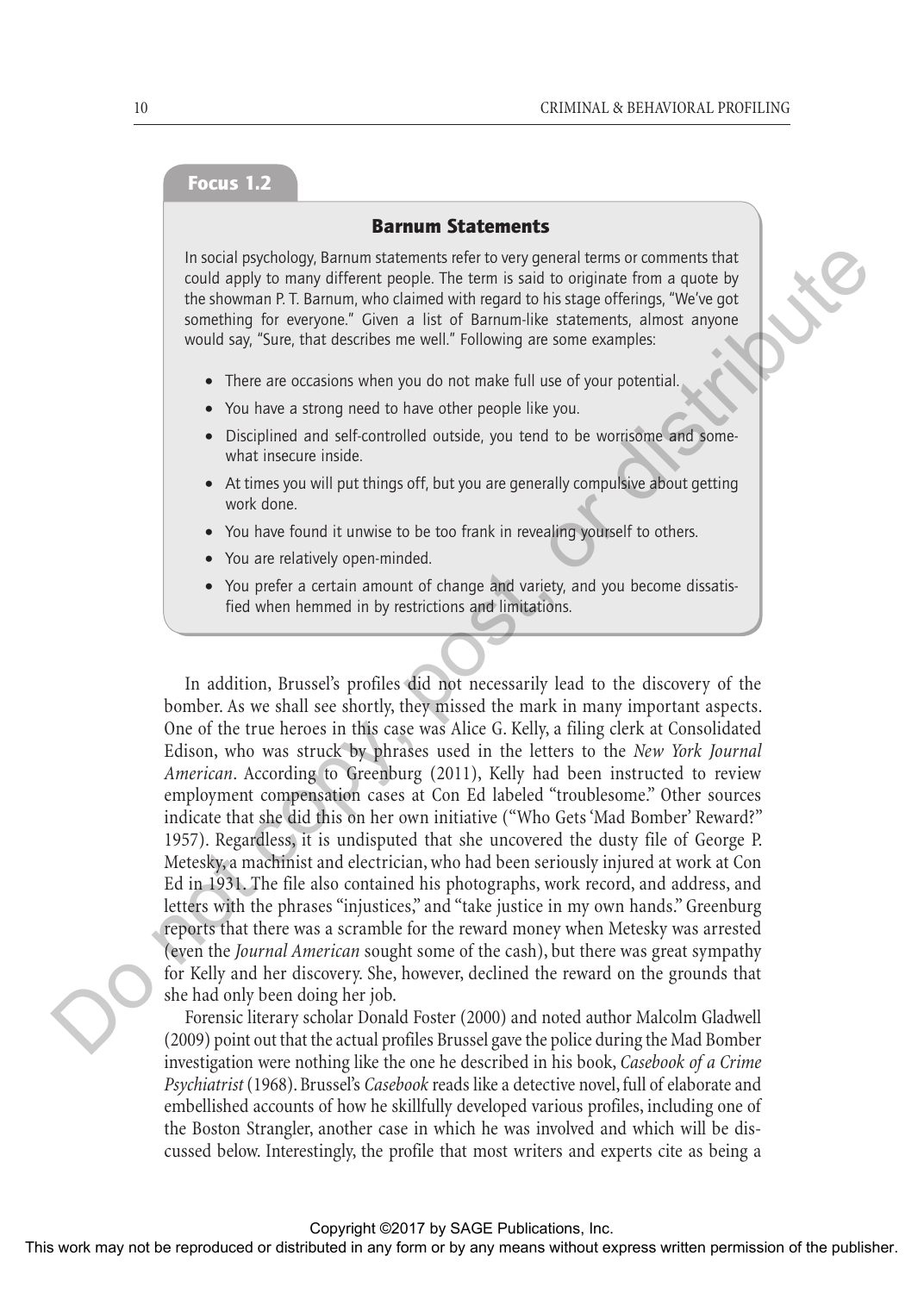highly accurate one of the Mad Bomber comes exclusively from Brussel's memoirs published nearly 12 years after Metesky was arrested—and not from those published in newspapers and other accounts prior to Metesky's arrest.

Essentially, it appears that Brussel—as reflected in this profile—may have had a serious case of hindsight bias. **Hindsight bias** is the tendency to change a previous judgment in the direction of newly provided information (Mazzoni & Vannucci, 2007). It is one of the most pervasive errors in everyday human judgment and prediction. Brussel used hindsight bias by reconstructing his original prediction and using the knowledge of the arrested offender as a guide in his memoirs. Hindsight bias is especially likely to occur when an individual strives to protect his or her professional skill, knowledge, and reputation. The motive to present oneself favorably may encourage experts to demonstrate hindsight bias (Musch & Wagner, 2007). Hindsight bias is most likely to occur in situations where experts are uncertain or just plain wrong about the outcome (Ash, 2009). Nonetheless, we should note that anyone writing memoirs may be subject to hindsight bias, and this does not necessarily imply something devious or a deliberate attempt to mislead readers. Without the benefit of documentation on one's past life, one is apt to see past events in a very subjective light. In the profiling world, there is no shortage of such memoirs.

In Brussel's book, and true to his psychiatric profession, he writes that he was convinced the bomber suffered from chronic and progressive paranoia, which was accompanied by persistent delusions. It appears, however, that Metesky was basically suffering from an angry, long-term, and misguided grudge toward a major utility company that he felt had done him wrong. An incentive that likely spurred him on was the attention the random bombings were receiving from the media, the public, and the New York Police Department (NYPD). Whether Metesky's grudge against Con Ed would qualify as paranoia, a relatively rare disorder, is highly debatable. Today, the term "delusional disorder" has replaced "paranoid disorder," and it is possible that Metesky would have more likely met the criteria for that disorder. One of the essential features of delusional disorder is non-bizarre delusions that are not due to schizophrenia (American Psychiatric Association, 2000).

In the *Casebook*, Brussel also elaborates on what went into his thinking in the development of the profile. Brussel was thoroughly Freudian in his orientation, which was a very popular approach in psychiatry (and to some extent psychology) during that time. For example, as mentioned, Metesky had a distinctive way of forming certain letters, including W, G, and Y. In explaining why Metesky made rounded W's or why he slashed the bottom of the seat at the Paramount Movie Theater, Brussel concluded that Metesky was fixated at the Oedipal stage of psychosexual development and felt antagonism toward his father and sexual attraction toward his mother. Brussel believed that the curved W found in Metesky's letters resembled a pair of female breasts as seen from the front, or it could symbolize a scrotum. After examining a police photograph of the slashed seat at the Paramount Theatre, Brussel surmised that the bomber lashed the underside of the seat because the seat symbolized the pelvic region of a human body. Brussel further deduced that, in the act of slashing the seat, the bomber gave expression to a submerged wish to penetrate his mother and castrate his father. These speculations could have been made by anyone and are beyond scientific scrutiny. streins or as in Form of the rest in the test method in the rest contents and the rest or the reproduced or distributed in any means we can be reproduced in the strength content in any means we can be represented or the m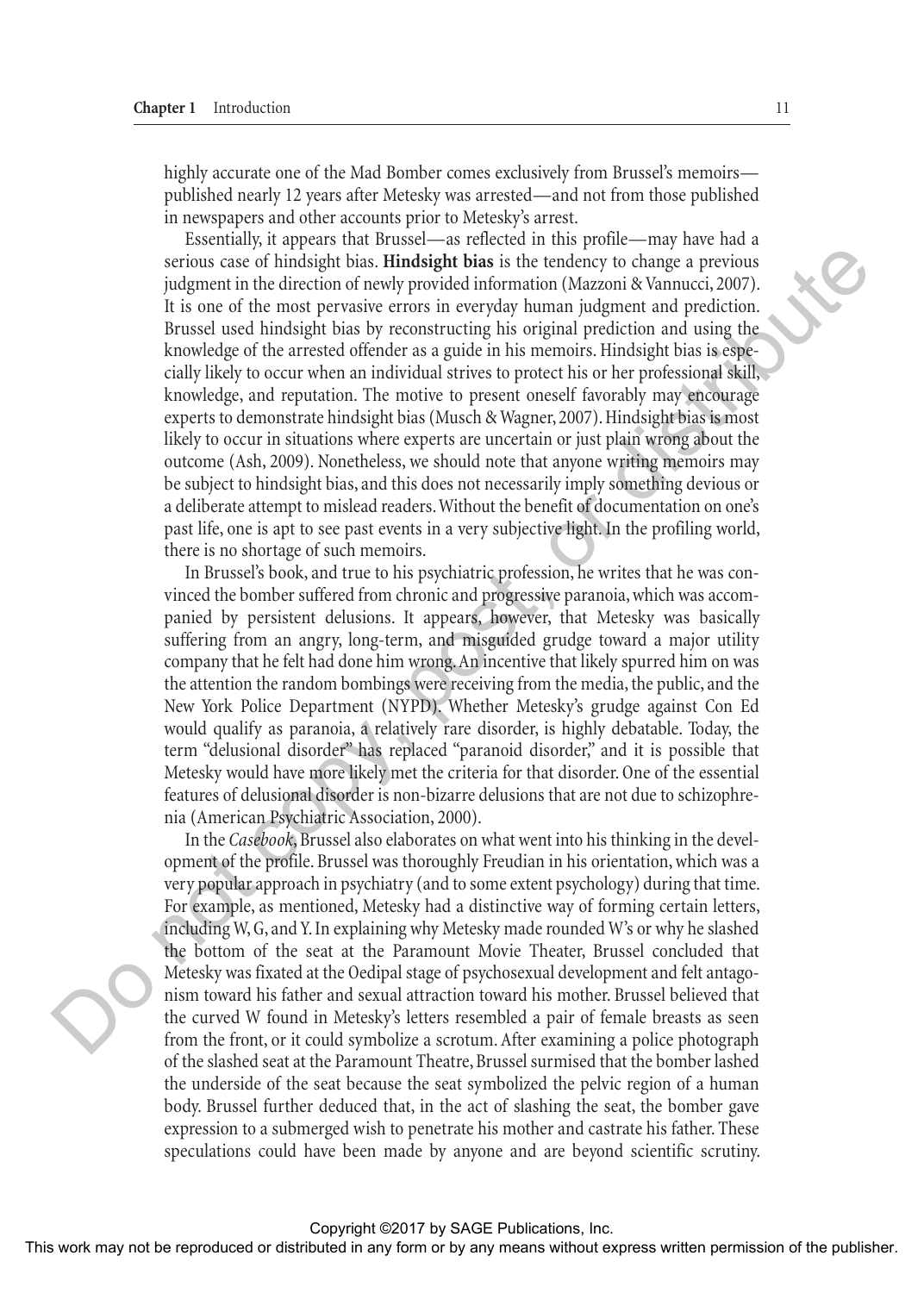Moreover, the extent to which they contribute to criminal investigation of the case is highly questionable.

In his *Casebook*, Brussel writes that he had further predicted the bomber was likely a Slav, and therefore was most likely Roman Catholic. Interestingly, however, no profile or description *prior to the arrest* mentions the bomber being a Slav. Since his letters were usually postmarked from New York or Westchester County, Connecticut, where the largest population of Slavs resided, Brussel assumed that the bomber lived in or near Westchester. Even though it was unlikely that the bomber would mail his letters from his hometown, there were enough Slavs living in nearby areas to suggest the region. Brussel (1968) writes, "For a long while, as ... police officers sat and waited in silence, I studied the Mad Bomber's letters. I lost all sense of time. I tried to immerse myself in the man's mind" (p. 33). or description of what means we have repressed to the reproduced in any form or by any means we reproduced in any means we reproduced in any means we reproduced in any means we reproduced in any means we reproduced in any

Brussel adds that, as detectives prepared to leave his office, he said,

"One more thing. When you catch him—and I have no doubt you will—he'll be wearing a double-breasted suit."

"Jesus!" one of the detectives whispered.

"And it will be buttoned," I said. I opened my eyes. Finney [the lead detective] and his men were looking at each other. (p. 46)

Although the above dialogue may have been exactly what happened that afternoon, we have only Brussel's account of the conversation, written after the fact. Nothing written prior to Metesky's arrest mentioned the double-breasted suit, buttoned. However, many today believe the most impressive part of the profile was the prediction concerning the offender's preference for clothing. When the police told Metesky to get dressed at the time of his arrest, he did proudly appear with the double-breasted suit, buttoned. The description of what the bomber would be wearing at the time of his arrest prompted many modern writers to extol the accuracy of the profile.

Furthermore, even assuming Brussel *did* make this oft-cited prediction of clothing, it is not that astonishing. Double-breasted suits were very popular between the mid-1930s and the early 1950s (Bryan, 2006; Nolan, 2011). In fact, over 50% of the suit jackets sold during the 1940s and early 1950s were double-breasted (Chenoune, 1993). Consequently, it was not hard to predict that a middle-aged man during the 1950s would be wearing one. Furthermore, it was also highly fashionable and culturally expected to have it buttoned, especially for someone ready to meet the press.

Another strategy that Brussel used in optimizing his profile was that he made more incorrect predictions than correct ones. Gladwell (2009) writes,

Brussel did not really understand the mind of the Mad Bomber. He seems to have understood only that, if you make a great number of predictions, the ones that were wrong will soon be forgotten, and the ones that turn out to be true will make you famous. (p. 354)

Making more incorrect predictions than correct ones is not unusual, say some profilers (Finn, 2008). One well-known profiler quoted in Finn (p. 36) recently confessed, "You make hundreds of mistakes, but you get a couple of things right. . . . It helps lead the investigation in a new direction." The problem with this, however, is that the many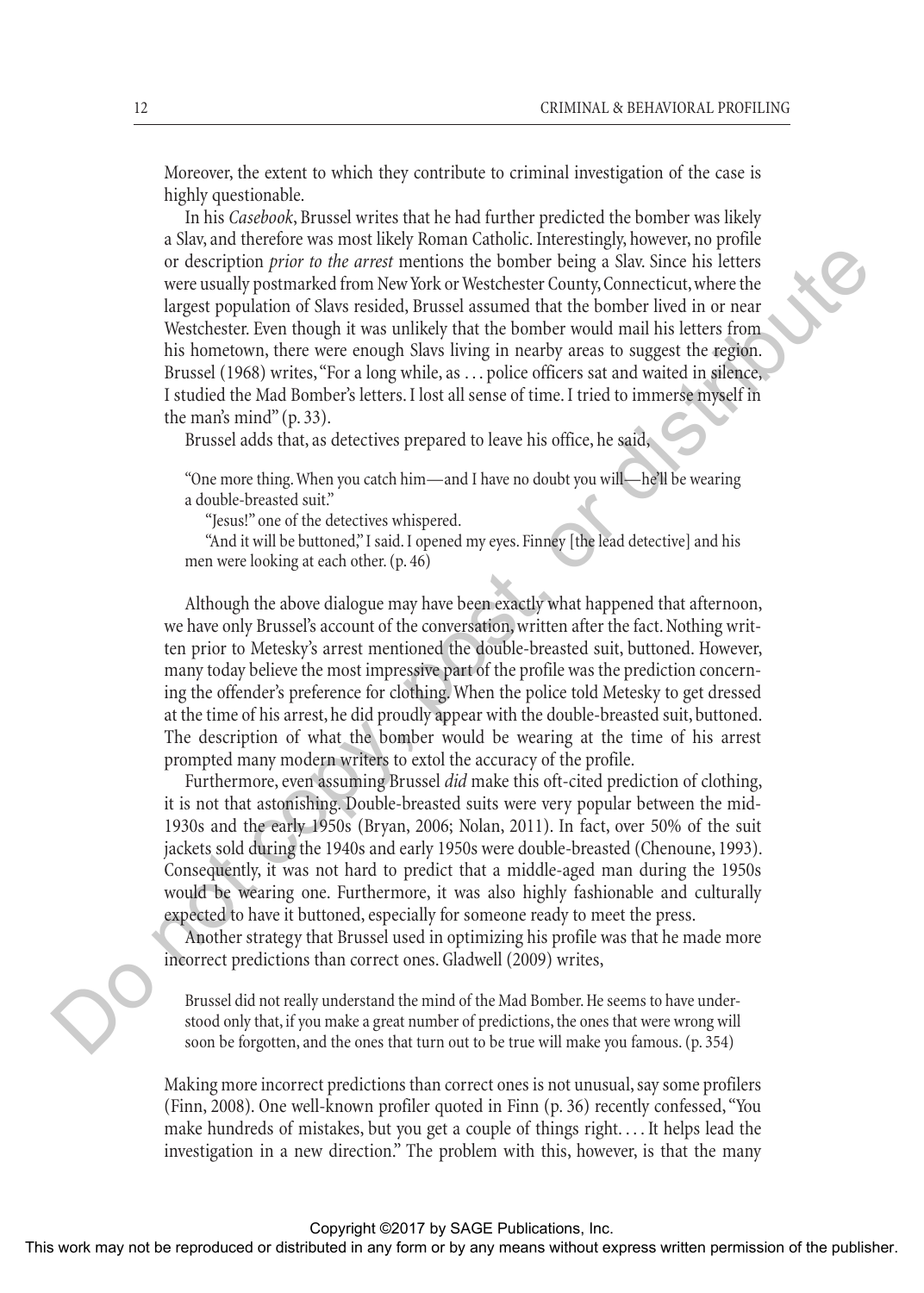mistakes can lead officers in inconsequential directions (the prototypical "wild goose chase") and may prove costly in terms of wasted investigation time.

To be fair to Brussel, he was indeed a pioneer in the uncharted and murky waters of criminal or offender profiling. He was able to bring this new technique of crime investigation—using psychological or psychiatric knowledge to assist law enforcement agents—to the forefront. In fact, the director of the Behavioral Science Unit of the FBI, Howard Teten, sought his advice and knowledge for the training of FBI agents during the early 1970s, a topic to be discussed in more detail in the next chapter. Interestingly, Brussel reported, again in his *Casebook* (1968), that he lost favor with the NYPD after he insisted in a later case that two men they had arrested, at separate times, were not responsible for the brutal deaths of two young women. Charges were eventually dropped against the first man, but the second—Richard Robles—was tried, convicted, and sentenced to life imprisonment. Brussel provided police with a list of characteristics, few of which fit Robles. Brussel believed the real killer had fled to Europe, and that the wrong man had been imprisoned. "Richard Robles did not murder anybody," Brussel said in his memoirs (p. 135). Nonetheless, Robles confessed to the murders, was repeatedly denied parole, and remains imprisoned as of 2012. The expression or distributed or distributed in a set of the reproduced or distributed in any form or by a state of the reproduced in any means with the results to the the publisher. This were also that the publisher and

If the NYPD became disenchanted with Brussel, the Boston Police Department was more welcoming, as we see below.

#### *THE BOSTON STRANGLER*

Between June 14, 1962, and January 4, 1964, a total of 13 single women in the Boston area were murdered by a single serial killer or possibly several killers. At least 11 of these women were considered victims of the Boston Strangler. All the women were murdered in their apartments, had been sexually assaulted—sometimes with objects—and their bodies were positioned in a degrading manner. The women were all strangled with articles of their own clothing, such as stockings or belts. With no indications of forced entry, police believed the women may have known their killer. These horrific incidents were later encapsulated in a movie in which the actor Tony Curtis played the lead role; to this day, some movie aficionados see Curtis's face when they are reminded of the Boston Strangler.

The first five women were advanced in age, ranging from 55 to 85. After a short hiatus, a 21-year-old woman was found, followed by both young and older women. Police were not sure that the murders were the work of a single individual, and a group of behavioral scientists (psychologists, criminologists, psychiatrists) tended to agree that they probably were not. The victims varied widely in age, occupations, education, and interests, and the sexual assault method was often different. Brussel, however, felt there was only one strangler. As described in his *Casebook*, he believed the strangler was first striking out at his mother, symbolized by the older women. Once he came to terms with his Oedipal complex, he was able to respond sexually to young women, as evidenced by semen left at the scene. Brussel (1968) indicated that, with his last victim, a 19-year-old named Mary Sullivan, the stranger had "suddenly grown, psychosexually, from infancy to puberty to manhood," which he termed "instant maturity" (p. 152).

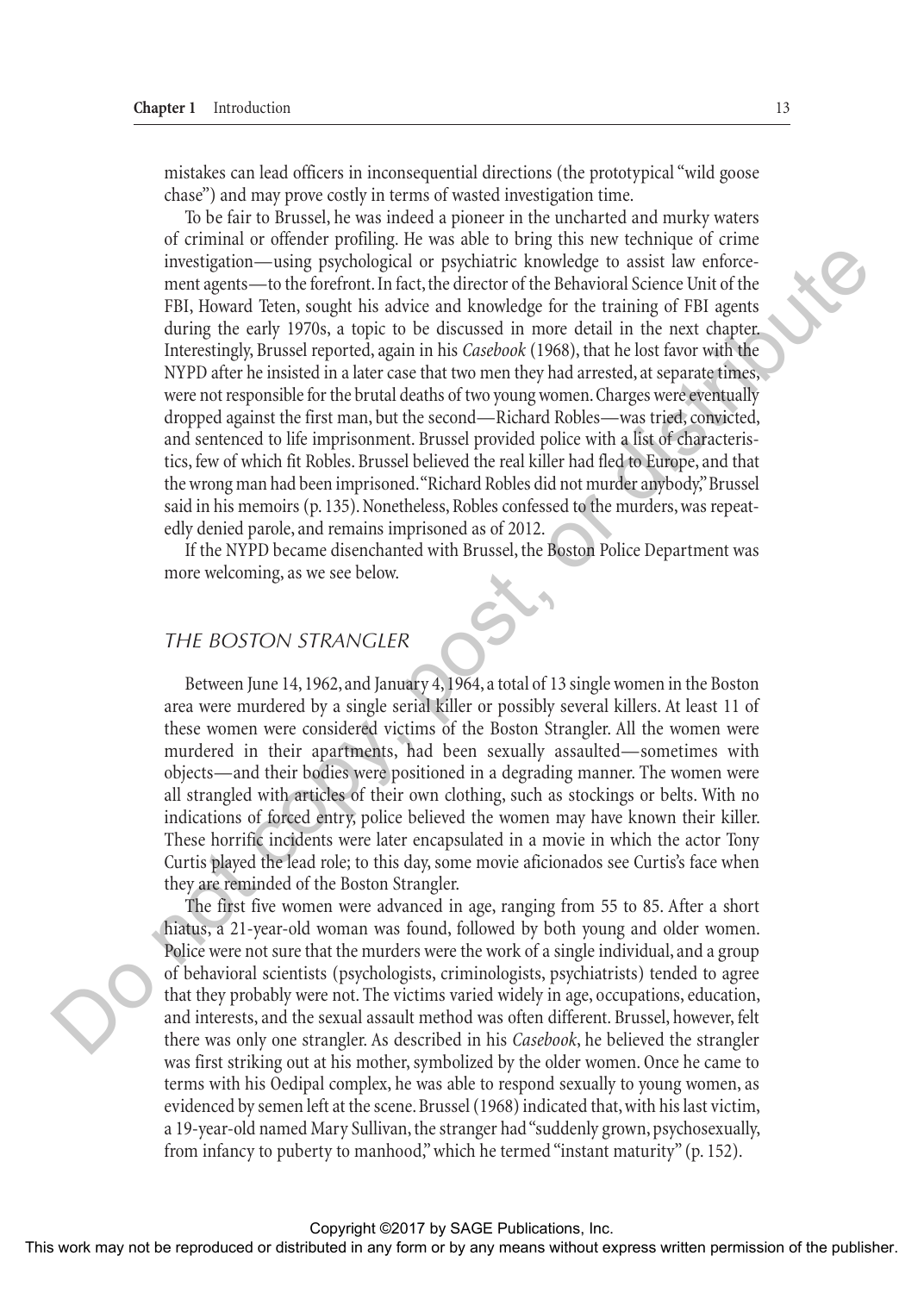

**Photo 1.2:** Albert DeSalvo in custody after being charged with multiple rapes. He was convicted and imprisoned for the "Green Man" crimes, but it was never established that he was responsible for the crimes committed by the Boston Strangler.

Brussel also suggested that the strangler was a paranoid schizophrenic, of muscular build, in his late twenties or thirties, of average height, with no noticeable distinguishing features. He was clean-shaven, with clean fingernails, and a neat dresser. "I see him as a man who tends his hair lovingly. He probably has a mane of hair the average girl would envy" (Brussel, 1968, p. 157). He also predicted that he would be unmarried. Brussel's profile of the strangler included a considerable amount of Freudian concepts, including the Oedipal conflict, but police made little headway in finding a suspect.

Then, in the summer and fall of 1964, a number of women in the Boston area were sexually assaulted, but not killed, in their homes. The rapist became known

as the Green Man because he wore green coveralls, sunglasses, and work gloves. The man eventually arrested for these offenses was Albert DeSalvo (see Photo 1.2). He was sent to Bridgewater State Hospital, where he apparently hinted to fellow patients that he was also the Boston Strangler and bragged of many conquests. DeSalvo met many of the broad demographic and descriptive characteristics outlined by Brussel, with the exception of the fact that he was married. Brussel would later say that he was wrong in that prediction, but that it was the only mistake he made.

Critics like Ramsland (2009) have indicated that Brussel's profile of the Boston Strangler was unsophisticated and largely off-base, and it has never been established that DeSalvo was indeed the Boston Strangler. He was tried in 1967 for the Green Man crimes, convicted, and sentenced to life imprisonment. His defense lawyer, the noted attorney F. Lee Bailey, hired Brussel to testify that DeSalvo met the criteria for insanity and therefore should not be held responsible for the crimes but was not successful. After his conviction, DeSalvo was first sent to Bridgewater, from which he escaped for a brief period, and ultimately to Walpole State Prison. On November 25, 1973, he was stabbed to death by another inmate. The contributed in any means with the control or distributed in any form of the publisher and the control or the publisher and the publisher and the publisher and the publisher and the publisher and the publisher and the

An interesting postscript to the Boston Strangler story is the fact that DeSalvo—due to DNA and other forensic evidence—was eventually cleared of the death of at least one of his supposed victims, the young Mary Sullivan (Sherman, 2003). Brussel had highlighted the significance of Mary Sullivan's death, telling police the murders would then stop because the Strangler had finally achieved sexual intimacy. Indeed, Brussel indicated that killings that occurred after Sullivan's death were not attributed to the Strangler. Because DeSalvo was eventually cleared of that murder, a key aspect of Brussel's theory about the Strangler was negated.

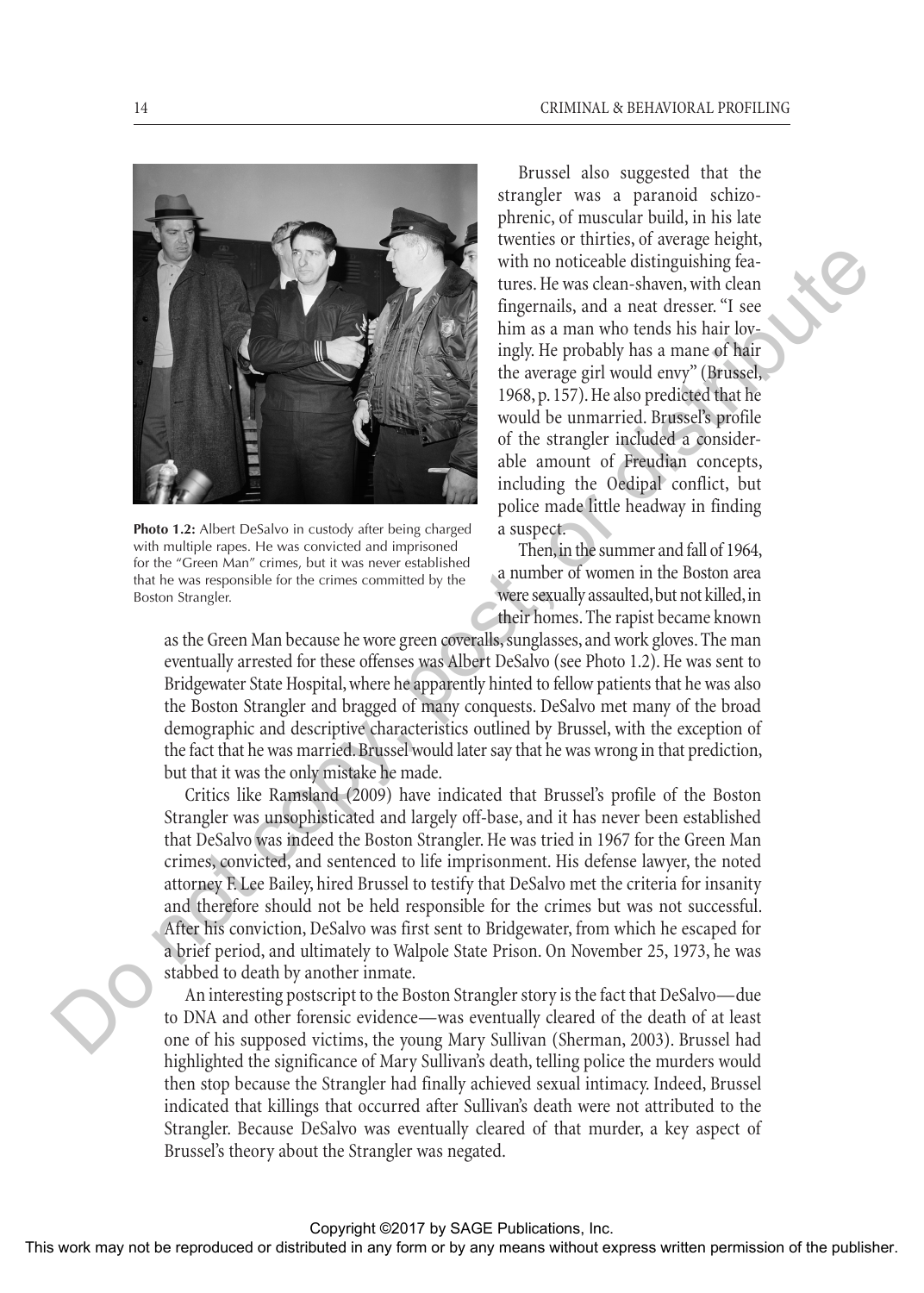The Mad Bomber and Boston Strangler cases are undoubtedly the two most sensational involving Brussel, whom we have used as the linchpin in our discussion of the early history of profiling in the United States. In later chapters, we will discuss more contemporary cases in which today's profilers or behavioral analysts are involved. For now, we turn our attention to the various forms of profiling and to concepts that are central to material in the remaining chapters.

# The Five Areas of Behavioral Profiling

The very general term *profiling* encompasses an enormous range of investigations, methods, and assessments. As practiced, there are many models and classification systems primarily based on the analysis of homicide and sexual assault—these are the crimes that are most likely to attract the attention of profilers. However, as we have seen in the historical material above, "profiling" is not necessarily scientifically based. Brussel himself, for example, commented that his "method" was part science, but also part intuition and hope, and that he had "images" of the perpetrators in his mind. In addition, what was first called simply "profiling" now goes by various overlapping names, in both the scholarly and popular literature. These include offender profiling, investigative analysis, behavioral analysis, crime scene profiling, and criminal investigative analysis, to name just a few. Law enforcement agencies now often prefer the more respectable term "behavioral analysis," presumably to divert attention away from the negative publicity "profiling" has sometimes garnered. In England, the term "behavioural investigative analyst" (BIA) is used rather than "profiler." It should also be emphasized that profiling may involve a variety of investigative tasks, including providing advice for interviewing suspects, offering media strategies, prioritizing resources, and conducting statement validity analysis (Snook, Taylor, Gendreau, & Bennell, 2009). This text, however, will focus on one of the central processes of profiling, making inferences about an offender or potential offender. now, we furn can attention to the varieties from software or distributed in any controlling<br>
The reproduced in the carriering chapters.<br>
The Fiver Areas of Rehavioral Profilling<br>
The express area controlling in any form o

Perhaps as a way of raising its credibility, supporters stress that profiling is an activity, but only one of several under the umbrella of behavioral analysis. For example, according to Bourque et al. (2009), "behavioral analysis units" in Canada perform the following duties:

- Develop profiles of unidentified offenders;
- Analyze crime scenes;
- Reconstruct crime scenes;
- Conduct indirect personality assessments;
- Provide advice on investigations and interrogations;
- Assist in the execution of search warrants;
- Analyze statements or testimony;
- Analyze suspicious deaths;
- Conduct threat assessments.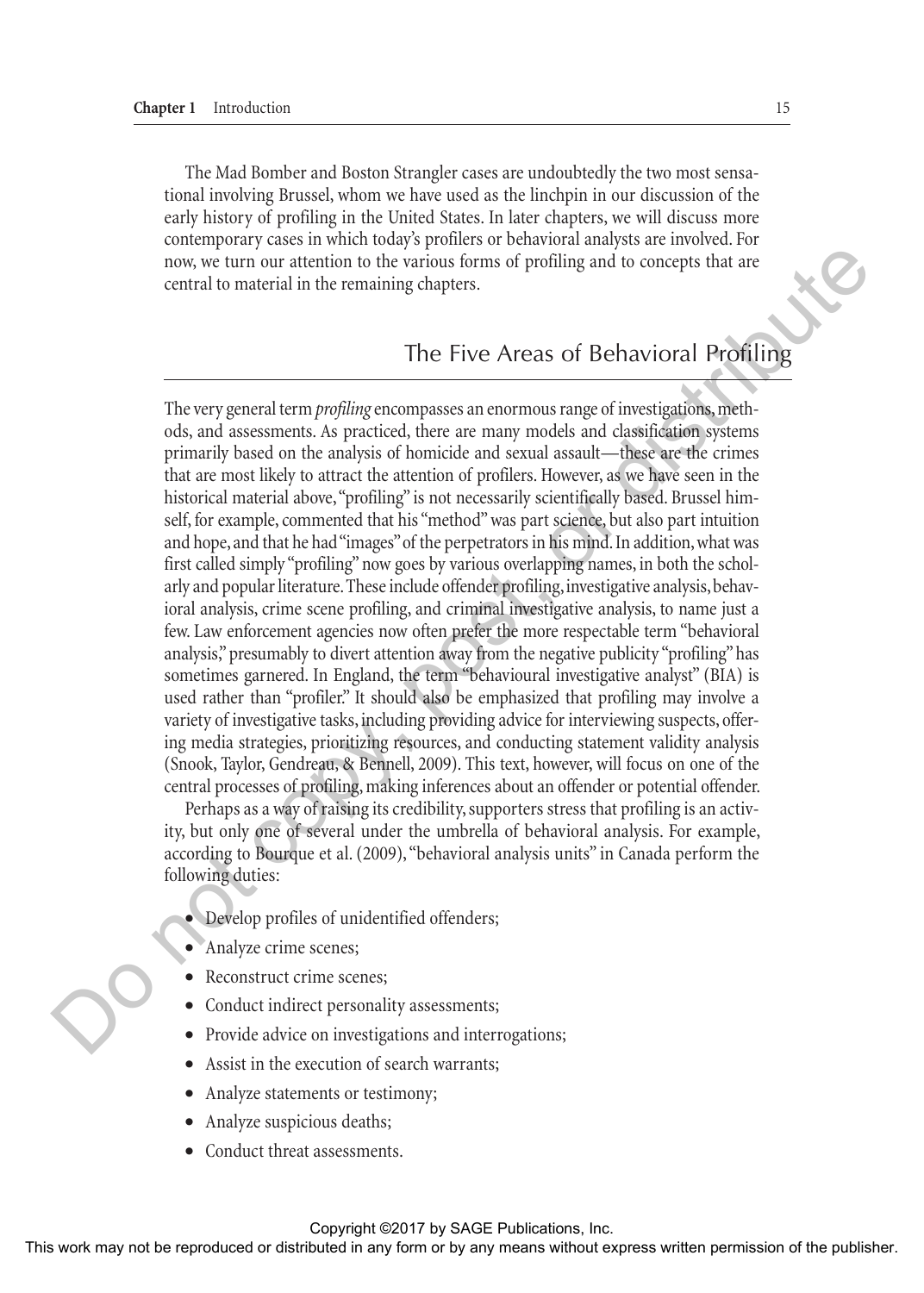Likewise, the Behavioral Analysis Units of the FBI list "profiling" as one of many different activities in which it engages. This will be addressed in more detail in Chapter 2.

In order to present the material in this book in a meaningful and manageable way, we use profiling as a general term, and then divide it into five somewhat overlapping categories:

- (1) Crime scene profiling
- (2) Geographic profiling
- (3) Psychological profiling
- (4) Suspect-based profiling
- (5) Equivocal death analysis (psychological autopsy)

Because each of the above focuses on individual behavior, we have included the phrase "behavioral profiling" in the title of our book. We devote one or two chapters to each of these categories, which are introduced very briefly below.

#### *CRIME SCENE PROFILING*

**Crime scene profiling** is the process of identifying cognitive tendencies, behavioral patterns, motivation, emotional dispositions, and demographic variables of an *unknown offender,* based on characteristics and evidence gathered at the scene of the crime. Some researchers (e.g., Knight, Warren, Reboussin, & Soley, 1998) have introduced the term "crime scene analysis," or the more technical term "criminal investigative analysis," to describe the practice of developing offender descriptions based on the analysis of the crime scene. Others use the term "offender profiling." This latter term can also apply to suspect-based profiling, however. To avoid confusion, we use the phrase "crime scene profiling."

Crime scene profiling—even in its most sophisticated form—rarely can point *directly* to the person who committed the crime. Instead, the process helps develop a reasonable set of hypotheses for determining who may have been responsible for the crime. A crime scene profiler may employ research-based typologies, such as rapist or batterer typologies, to offer investigative leads. If done correctly, a profile will provide some subjective descriptions of the demographic, motivational, behavioral patterns, and psychological features of the offender and the probabilities that the offender or offenders will commit the crime again. If done incorrectly (consider the D.C.-area sniper case), it can lead investigators far astray. In recent years, much attention has been paid to common elements observed across different crime scenes, suggesting that the crimes may have been committed by the same person. Known as "linkage analysis," this procedure has both supporters and critics but is often used in crime scene profiling, especially in the investigation of violent crimes. Crime scene profiling is currently regarded as art by some, and science by others. One mission of this book is to examine its *scientific* aspects and accuracy. The representation of the reproduced or distributed or distributed in any form or by any means with the reproduced or by any means without express with the reproduced in any form or by any form or by any form or by any me

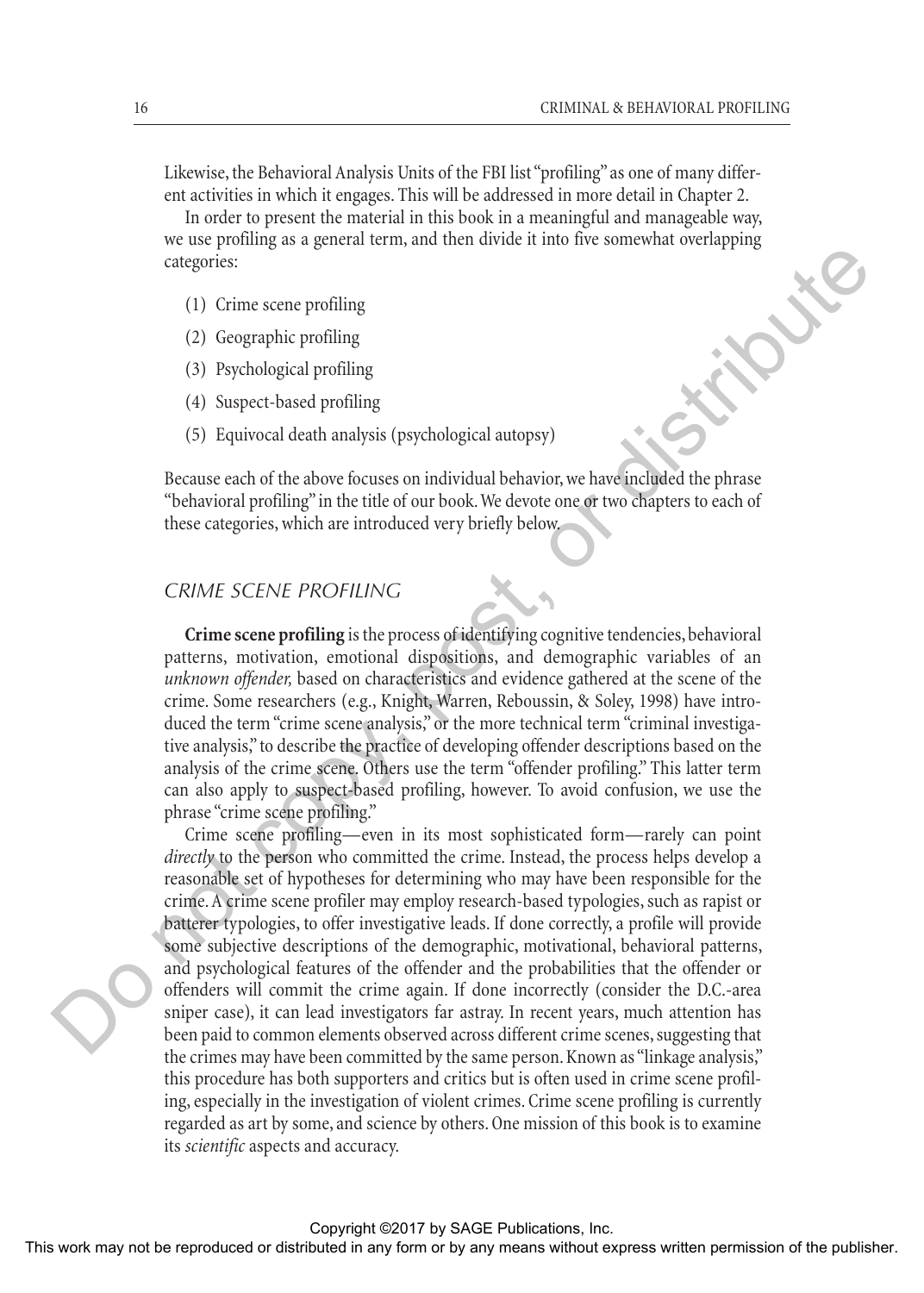#### *GEOGRAPHIC PROFILING*

**Geographic profiling** is a method of identifying the area of probable residence or the probable area of the next crime of an unknown offender, based on the location of and the spatial relationships among various crime sites (Guerette, 2002). Geographic profiling, therefore, can help in any criminal investigation by locating the approximate area in which an offender lives, or by narrowing the surveillance and stakeouts to places where the next crime is most likely to occur. This type of profiling basically tries to identify the geographic territory the offender knows well, feels most comfortable in, and prefers to find or take victims in (Rossmo, 1997). Whereas a crime scene profiler hypothesizes about the demographic, motivational, and psychological features of the crime and offender, a geoprofiler focuses on the location of the crime and how it relates to the residence or base of operations of the offender. Nevertheless, behavioral aspects are important. For example, geoprofilers will pay attention to perpetrators' selection of body disposal sites or the zones in which they are comfortable in carrying out their crimes. Geographic profiling is useful not only in the search for serial violent offenders, but also in the search for property offenders, such as serial burglars.

Investigators have long used maps to help them identify "hot spots" of criminal activity or to follow the trail of crimes presumably committed by the same offender. Even agencies with few officers and resources may display a wall map with pushpins inserted in problem locations. Today, though, geographic profiling, particularly in urban areas, is sophisticated and computerized, as we will see in Chapter 4.

## *PSYCHOLOGICAL PROFILING*

**Psychological profiling** is most often used to identify and predict dangerous individuals in society—though it may also be used to identify positive traits. In most cases, the identity of the person being assessed and predicted is already known. There are two highly similar procedures for accomplishing the former task: **threat assessment** and **risk assessment**. Threat assessment is a process to determine the credibility and seriousness of a threat being carried out. In some cases, the identity of the person or persons making the threat may not be known. Risk assessment comes in many forms and is often used to evaluate "individuals who have violated social norms or displayed bizarre behavior, particularly when they appear menacing or unpredictable" (Hanson, 2009, p. 172). The goal is to assess the probability that someone will harm himself or herself or others. Both of these assessments are accomplished through various kinds of psychological measures, observations, and interviews. In most instances, the agency or parties requesting the threat or risk assessment report want more than a statistical statement about the chances of a damaging or violent act occurring. They usually desire an estimate of the potential consequences, and what can be done to reduce or mitigate those consequences (Hanson, 2009). David Canter, the British psychologist who is credited with developing the field of investigative psychology, and his colleague Laurence Alison (2000) point out that psychological profiling is basically an offshoot of psychological testing and assessment procedures. and the spatial relations are not by any means with so the result of the reproduced or distributed in a means in a which any express written are in a which and show the publisher and state and the publisher. The state of

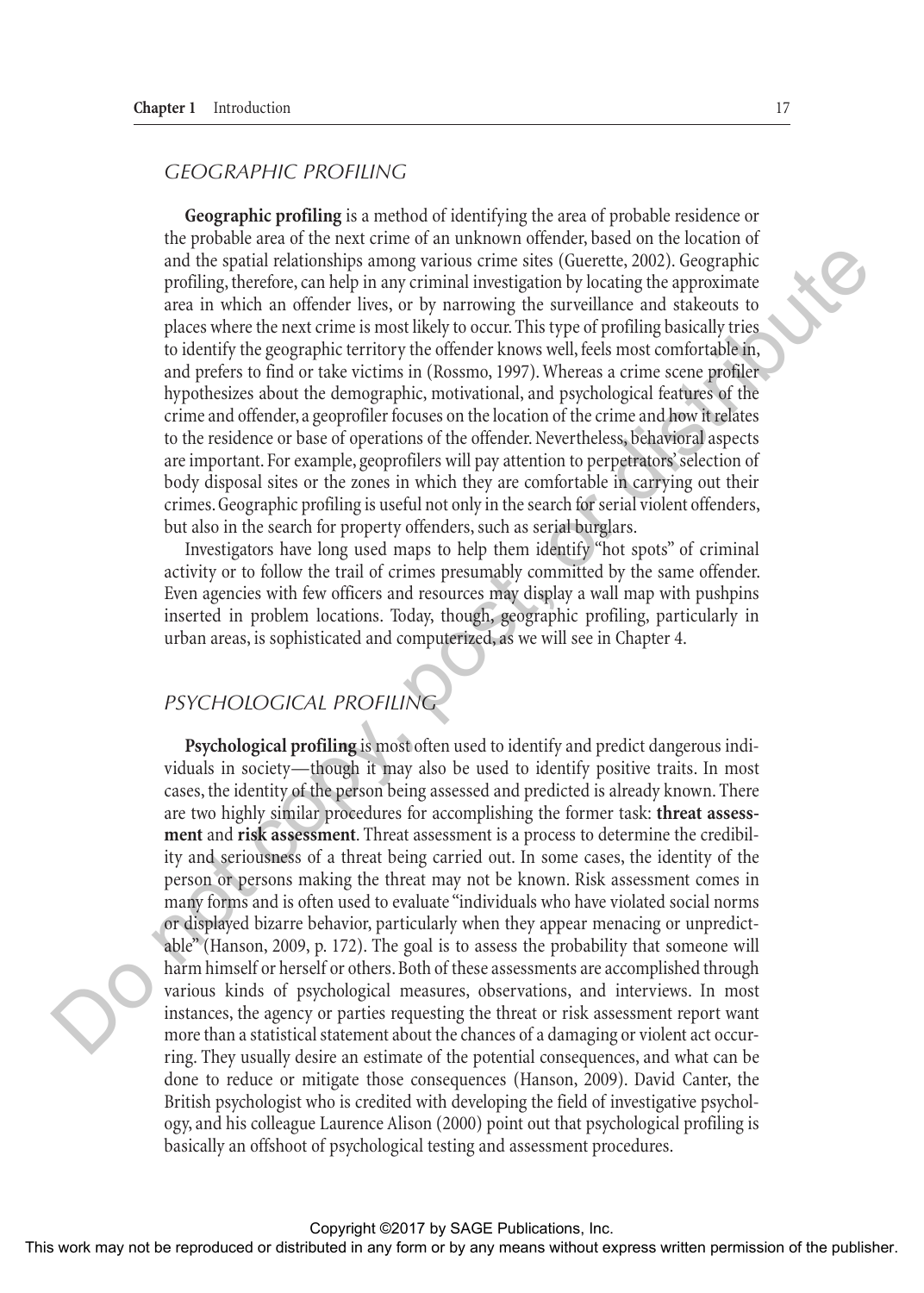#### *SUSPECT-BASED PROFILING*

**Suspect-based profiling**—some researchers prefer the term "prospective profiling"—refers to identifying the psychological or behavioral features of persons who may commit a particular crime, such as drug trafficking, school shooting, stalking, shoplifting, bombing, skyjacking, or terrorist activities. Whereas crime scene profiling examines features of the crime scene and tries to link a potential offender to that crime, suspect-based profiling is derived from the systematic collection of behavioral, personality, cognitive, and demographic data on previous offenders. Its basic principle "is to develop correlations between specific criminal activity and certain groupbased traits in order to help the police identify potential suspects for investigation" (Harcourt, 2003, p. 109).

Suspect-based profiling is generally developed from statistical links between group membership defined by certain traits and the prevalence of criminal activities (Bourque et al., 2009; Harcourt, 2007). In other words, it assumes that the rate of criminality of the members of certain groups is proportionately higher than that found in the general population. Suspect-based profiling is largely actuarial in that it uses statistical rather than clinical methods to determine different levels of criminal offending associated with one or more groups.

The end product of suspect-based profiling should describe people from various offending groups. "For example, someone driving at a certain speed, at a certain time of day, in a certain type of car, and of a certain general appearance may fit the profile of a drug courier and be stopped for a search" (Homant & Kennedy, 1998, p. 325). "General appearance," as used in the above quote, may refer to suspicious behavior, age, gender, or manner of dress, but it also has referred to race, religion, or ethnicity. Racial profiling, sometimes called race-based profiling and encompassing ethnicity as well as race, continues to be a major problem in modern society. In late 2011, the FBI arrested officers of the East Haven (Connecticut) Police Department for terrorizing residents of Hispanic neighborhoods, and the Justice Department announced its investigation of the department for wide-ranging illegal activities, including violations of constitutional rights, use of excessive force, and racial profiling. The recent move by the Transportation Safety Administration to train behavioral detection officers (BDOs) is another example of using suspect-based profiling. Although the use of BDOs has not been determined to be illegal, their training and the methods they employ merit continuing oversight. This may not be repressed or distributed or distributed or distributed in any form or by an expression or the computed or distributed to the reproduced or distributed in any means when the control or distributed in the pos

### *EQUIVOCAL DEATH ANALYSIS*

**Equivocal death analysis,** also called **reconstructive psychological evaluation,** is the reconstruction of the emotional life, behavioral patterns, and cognitive features of a deceased person. In this sense, it is a postmortem psychological analysis, and therefore is frequently referred to simply as a **psychological autopsy** (Brent, 1989; Ebert, 1987; Selkin, 1987). Most often, equivocal death analysis or the psychological autopsy is done to determine whether the death was a suicide, and if it was a suicide, the reasons why the person did it. Psychological autopsies may be performed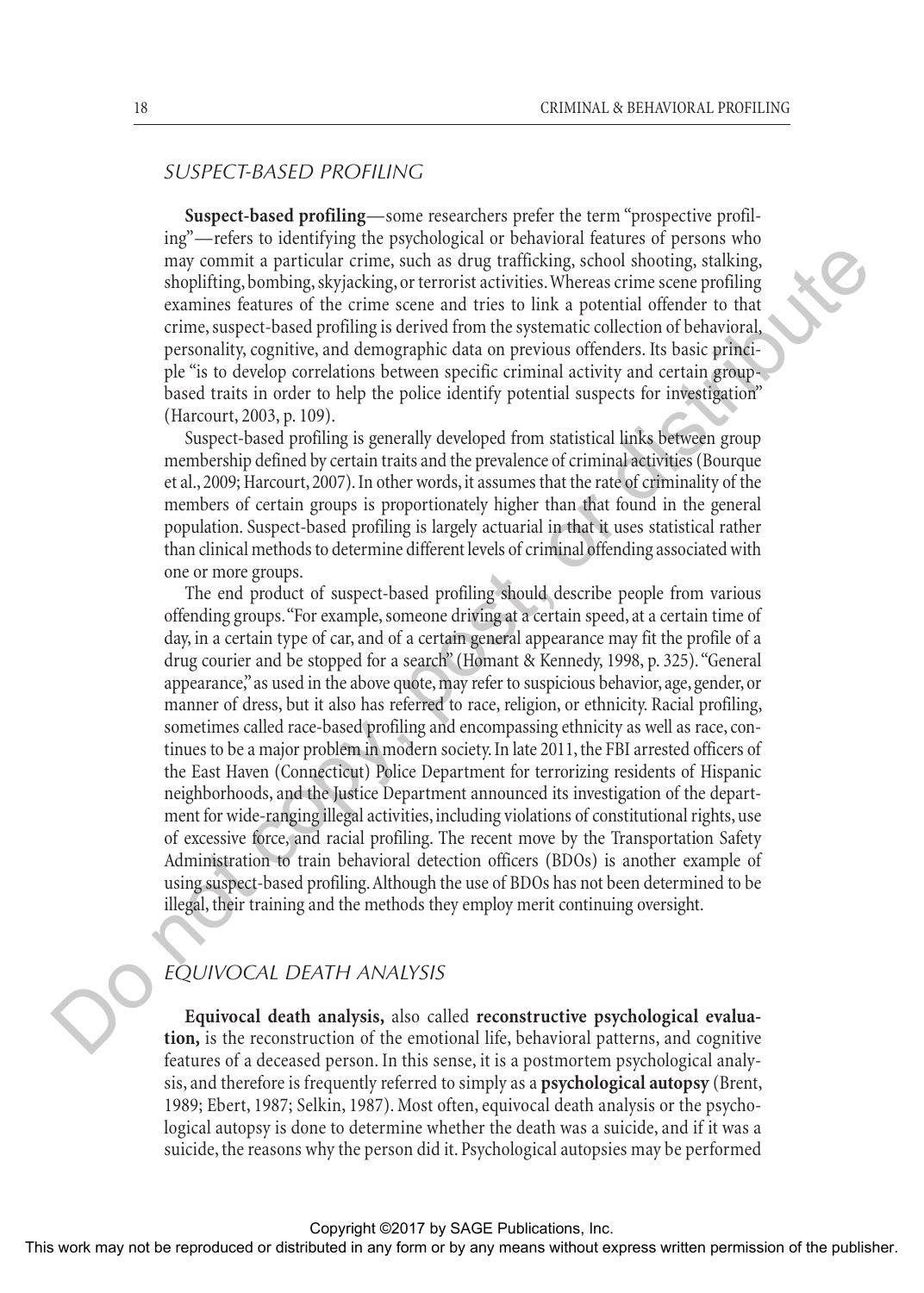in insurance claims cases. At times, however, they are used to determine if the death was the result of homicide or foul play rather than suicide. Interestingly, many psychological autopsies today are conducted by military psychologists; this is because suicide rates among military personnel have been rising in recent years. The U.S. Army, for example, recently reported a record 32 suicides for July of 2011 (Jaffe, 2011). Although the military suicide rates are not disproportionate to those for the general population when controlling for age, race, and sex, they are cause for concern in the context of military life. In many if not all of these cases, psychological autopsies are conducted to assure that self-inflicted harm—and not homicide—was the cause of the death. We will discuss this issue in more detail in Chapter 8.

To some extent, the above five categories are overlapping, and one case can involve more than one form. Nevertheless, it is helpful to keep the categories conceptually distinct as we discuss them throughout the book, because they involve different techniques and research strategies. As you will learn in the book, effective profiling requires an integration of experience and judgment with theory, research, and professional consensus (including ethical standards). Ultimately, progress in the field demands well-executed empirical research.

# Summary and Conclusions

Profiling—which is essentially looking for characteristics that "fit" a particular individual—is not a new enterprise. Scientifically based profiling, however, is of recent origin. Some scholars have traced profiling back at least 500 years, to an era when religious officials were given guidelines for hunting and eradicating witches. Examples of more modern profiling are found in literary works, particularly detective novels, as well as in accounts of actual law enforcement investigations.

We covered in some detail the profiling efforts of James Brussel, a psychiatrist who is sometimes considered the father of profiling. Brussel's work on the Mad Bomber case is the first documented illustration of someone called in to assist law enforcement officers in their search for a serial offender. Brussel is often credited with helping investigators uncover the identity of the bomber, but evidence suggests he may not have been as influential as first believed. Police were already aware of many of the characteristics displayed by George Metesky, the bomber, and many of Brussel's assertions either applied to many individuals or were so psychoanalytically oriented that they could not be proven. Furthermore, in recounting his own successes in his memoirs, Brussel likely experienced some hindsight bias. A start of exacts may not be repressed to the reproduced or distributed in any form or better and the reproduced or distributed in any form or by any form or by any means with the publisher of the contents of the fitting

Brussel consulted with police on a number of other cases, including the Boston Strangler case, with less impressive results. However, it is clear that Brussel deserves some credit for raising awareness that psychological characteristics of offenders were relevant to criminal investigations. Furthermore, he was called as a consultant when the FBI established its Behavioral Science Unit in the early 1970s.

In addition to providing a brief early history of profiling, we delineated five categories of criminal and behavioral profiling that will be covered in the book: crime scene